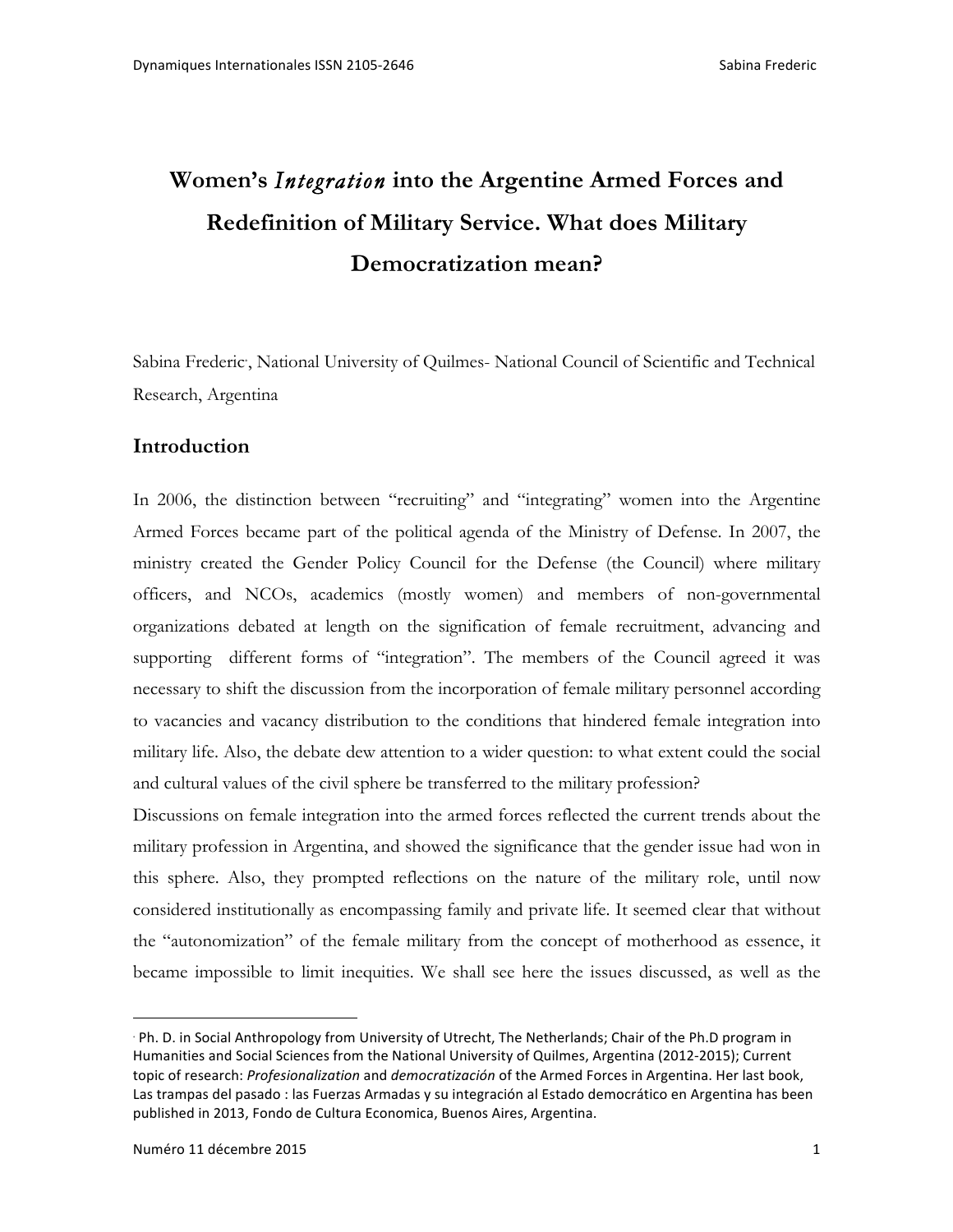different positions: those that supported extending the protection of rights, gender equality and labor regulations of other social areas to the military sphere, and those others that defended the uniqueness of the military,

I was then a coordinator of the Council, an advisor to the ministry and a researcher of the Anthropology Department of the National University of Quilmes, and I had the opportunity to take part in the discussions. Two alternative senses of the military career were exposed: the military profession as a public function, or as a *service*. The two interpretations supposed different relationships between private, domestic and professional life. This differentiation can be recognized in studies that address the transformation of the military profession into a profession, or occupation like any other (Moskos, 1977), that was marked later by the organizational and symbolic changes brought on by the post-Cold War (Moskos, Williams and Segal 2000; Böene 2003). Argentina's case is not the same, as it was the human rights perspective there that reinforced the value that family life and private life should no longer be subject to military rules, and that the law governing military staff should correspond the one governing public employees.

If the military were considered public servants, those different planes of life, domestic and professional, remained distinct, and the possibility of having the rules of military life govern the domestic life and the private life was avoided. In this case, the symbolic boundaries between the military and the civilians were erased, and gender issues in this area remained permeated by the recognition of the right to private life from a human rights perspective. The other position believed the military profession to be first a *service* and a way of life; seeing it otherwise meant promoting civic engagement, therefore changing the essence of the military profession. According to this view, that at the beginning of the XXI century could still be found among the older generations of military personnel on active duty, private and domestic life had to remain completely regulated and subsumed under military life, to carry out the military functions in a war. It was actually at the Council that the discussions about how far the military profession could be governed by public labor laws took place.

At the same time, the debate on the integration of military women showed, on the one hand, the deep-rooted conception of family life in the military and its dependency on the career of the military male, and on the other, the significant changes in the military family life, as well as the emerging views on the compatibility between military functions and family life. The changes within the couple, and between parents and children, of other social areas had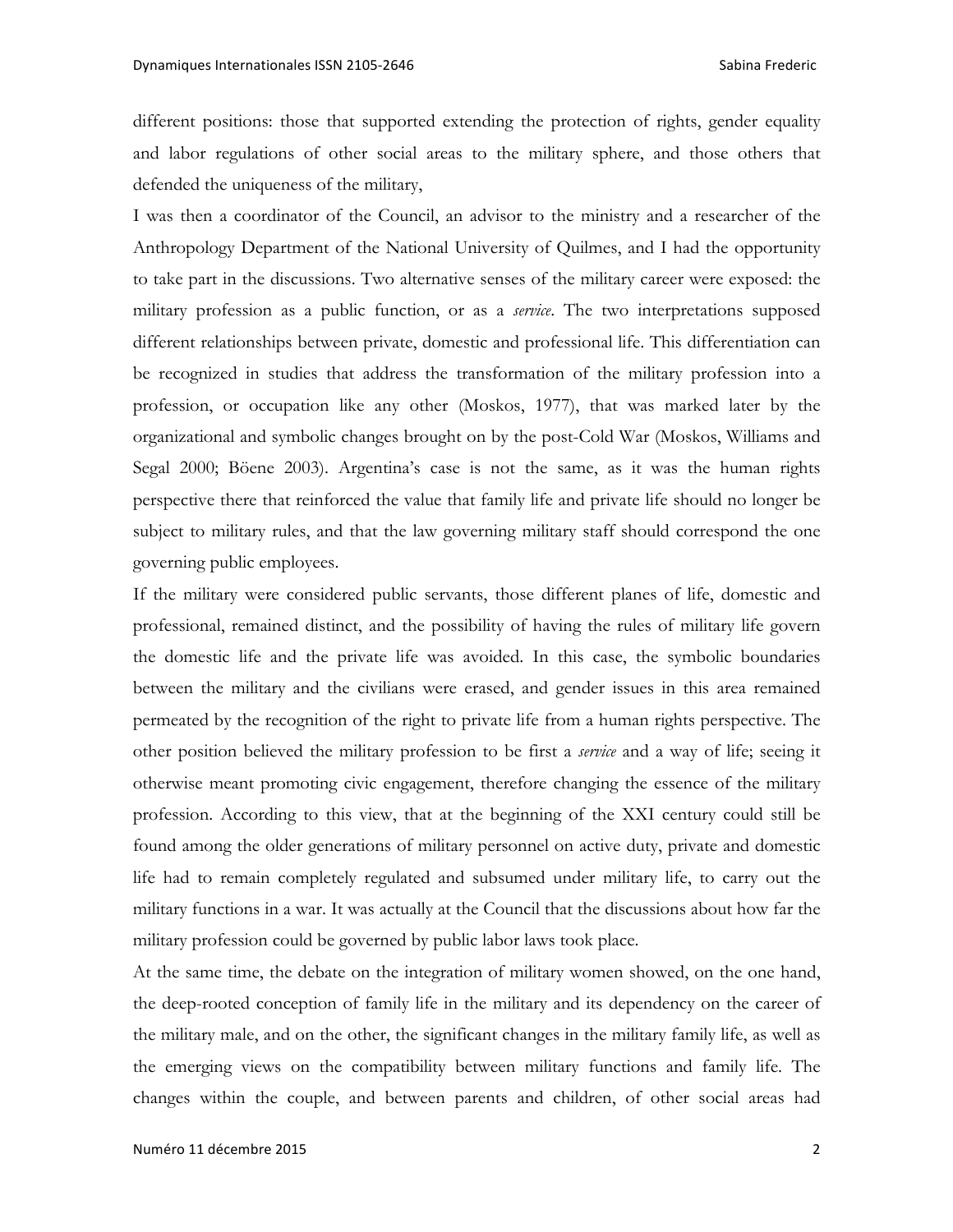disrupted the family structure (already analysed by Elizabeth Jelin  $(2008, 2010)^1$  and Wainerman y Geldestein (1993) among others), putting an end to an idealistic perception of family life. They had also had important and specific repercussions in the military sphere. The obligation to behave always according to the rules of the family authority was gradually giving way to the respect of the wishes and ambitions of the other family members, affecting the scheme of family organization traditionally favored by military hierarchy (Frederic and Masson 2015). Also, as in other areas of society, the military wives were not only entering the job market, but also beginning careers that often prevented them from following their spouses.

The debate at the Council not only revealed the trends on the professional profile of the military, showing the contrasting views, but also provided a space to reconcile these positions: the military as *a public servant*, the new forms of family organization, the human rights, and the military role. Thus, we share with Christopher Dandeker (2003) the argument that the functional requirements that the war imposes are not defined objectively, but are based on the values of those who define them, whether military or civilian. In this way, the organization, operation and meaning of the military service in times of war, or of peace depend on the state, in accordance with those values.

A brief review of female military integration in Argentina points out that women first entered the armed forces as NCOs in the areas of support in the 1970s; they joined the professional corps as lawyers, engineers and doctors in the early 1980s. Later, in the midnineties, male compulsory military service was suspended and women were allowed to enlist in the voluntary soldier corps. At the end of that decade, the Army, and then the Navy and the Air Force finally admitted women as officers of the command corps. Their incorporation was regulated by a quota system that limited the proportion of women to roughly 15% of all entrants, even if in the process of selection the academic performance of women was proportionally better. However, the difficulties of male military recruitment boosted the opening of the quotas as women's interest in joining the Forces grew. The Navy canceled the quota system in 2009, and increased the percentage of enlisting women up to almost 40% of all aspiring NCOs, and up to 25% of the cadets of the Naval Academy. Until 2011, the only existing restriction to women

 $1$  According to new research by Elizabeth Jelin (2010) on the basis of data compiled by CEPAL, female participation in the Argentine labor market increased from 35.9% to 51.4% between 1990 and 2010, whereas male participation decreased between 77.4% and 74.6 % during the same period. A growing rate of divorce and other factors contributed to the introduction of the 'dual earner' family that progressively replaced the traditional 'father provider' model (Jelin 2010:65).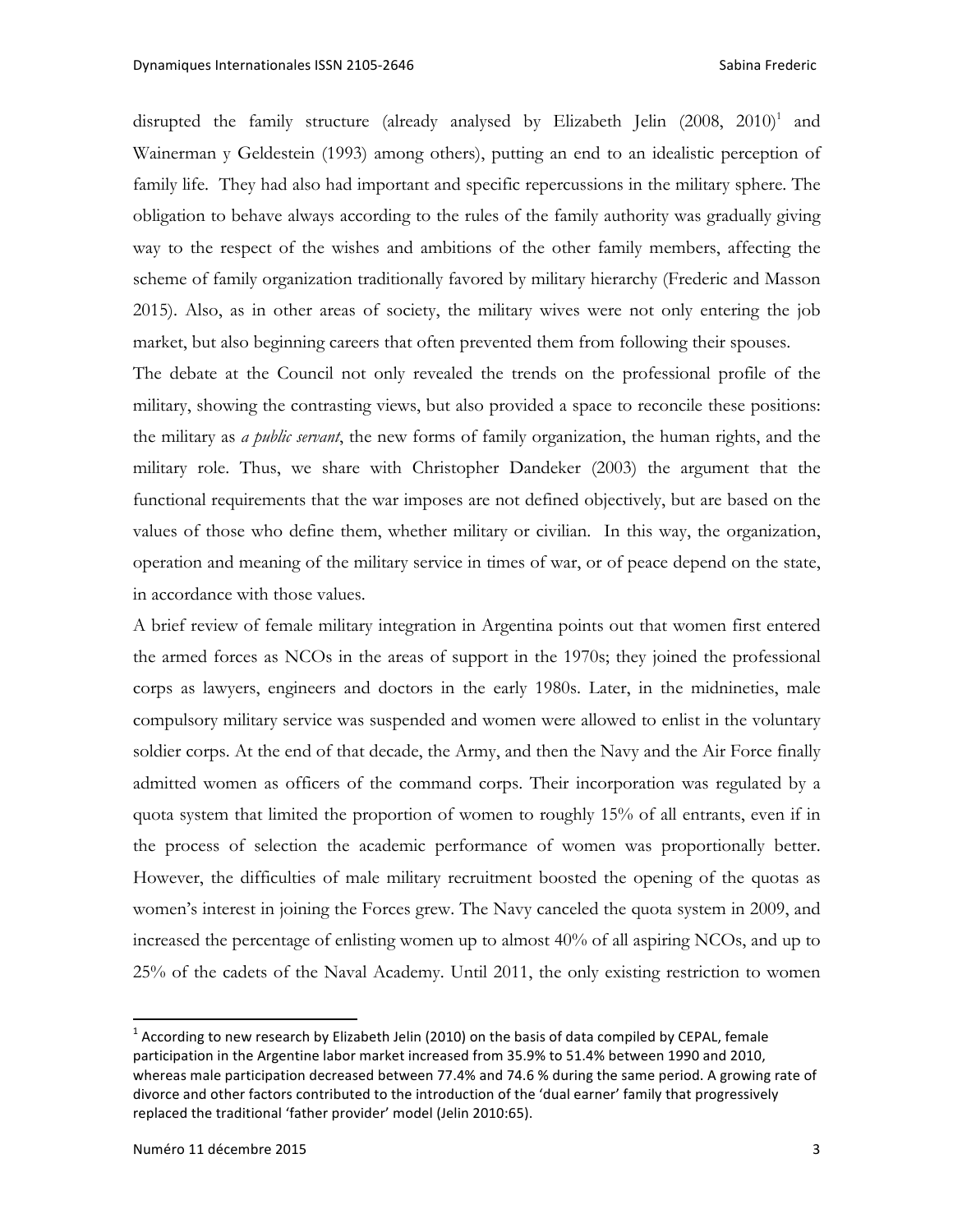was ground combat positions; both the Infantry and the Cavalry lifted this ban for the graduates of class 2012. From 2008, they could also train as marines, submariners or pilots in the Navy and Air Force, respectively.

# **The perspective of human rights and the integration of women into the Argentine Armed Forces**

To conceive the military man or woman as a public employee presupposed granting them the same rights the civilian public employees enjoyed. This form of reasoning prevailed in the Ministry of Defense because of the emphasis on the human rights perspective. The Code of Military Justice in 2008 limited military jurisdiction and homologized the military and the civilian citizen, confirming this viewpoint. The human rights perspective gradually gained ground in the early 2000s, and permeated the nature of the civilianization of the armed forces and the conception of the military service. As a result, new topics were added on the Council's agenda: for example, all complaints, including gender issues, were typified as discrimination. The Human Rights Direction, created by Defense to, among other, makes background checks on military staff eligible for advancement, and to direct the investigations about the crimes committed by military personnel during the last military dictatorship (1976-1983), held almost all policies on gender from 2006. Accordingly, all actions carried out by the ministry regarding the integration of women, such as the Observatory on the Integration of Women in the Armed Forces (the Observatory) and the Council, previously reported directly to the minister, were now falling under the scope of the Human Rights National Direction and International Humanitarian Law, including the creation, in 2008, under the aegis of the latter, of the Gender Direction.

One of the ways to consider and regulate the integration of military women into the armed forces involved subsuming the labor law and the principle of gender equality under the perspective of human rights. The civilian authorities of the ministry supported the repeal of all existing military rules that affected such principle, conferring to military women the rights enjoyed by other public-sector employees, under international and national legislation. Public employment in Argentina had been governed by the Public Service Law since 1999; however, the members of the armed forces were regulated by the Military Personnel Law, not updated since its enactment in 1971; what is more, each branch of the forces had its own regulations. In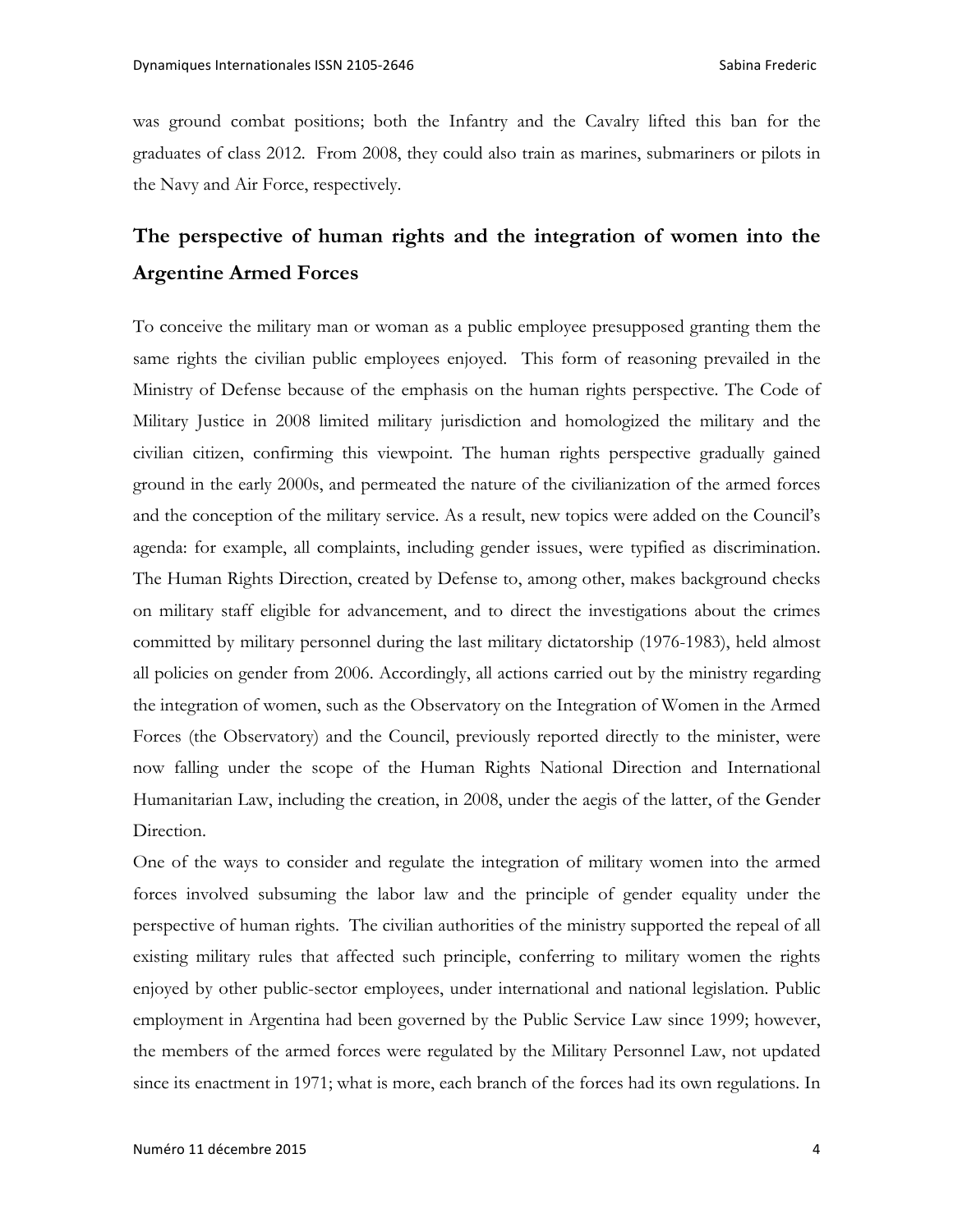2006, the Ministry of Defense conducted a review of the military law of personnel, finding rules that contradicted the ongoing normative and legislative reform started at the end of the last military dictatorship in 1983, aimed at an increasing expansion of rights. Internal discriminatory norms against military women such as the ban on the enrollment of women with children and/or married and the dismissal of female cadets, or applicants because of pregnancy or maternity, as well as others that denied men the right to paternity while training at the educational institutes of the forces were all revoked, Also, seeing that the military personnel had no right to union representation, labor welfare measures like paid sick leave and paid family leave, which in other sectors were a union concern, were promoted. Finally, all forms of violence typified as « gender violence » perpetrated by military men, both in their families or in the workplace, were pursued, and so was sexual abuse and harassment.

Conversely, those who defended the military institution's capacity to use the personal and family life as a parameter of professional regulation referred to the functional requirements of the armed forces as the institution of the state responsible for intervening in war. As an essential and permanent service, the need to preserve the authority, discipline and hierarchies demanded not only the regulation of working hours, but also of all other areas of life, particularly the domestic life. To the more orthodox, it was the behavior in these other areas that defined the moral quality of "man" as military. Moreover, a basic education system fostered a set of values aimed at forming the character of its members; a whole array of complex military regulations enforced the belief that behavior outside the barracks should follow the disciplinary requirements imposed by the service<sup>2</sup>.

 $^2$  There are in fact Social Sciences studies on other areas of past and present society familiar with this debate. Among them are: a) classic research on how domestic life can be expressly, or tacitly regulated by different levels of the public sphere and the state (Wright Mills, 1959), b) more recent studies that show how modern organizations (armed forces, companies, etc.) can adopt the domestic regime to regulate aspects of their operation (Boltanski and Thevenot, 1991), c )the trends towards the increasing separation between 'home' and 'work', and between the domestic life and the world of work that have been taking place since the industrial revolution, strengthened after the women's massive entry into the labor maket (Jelin 2010; Flandrin, 1976). These approaches show articulations that, even if at the level of the representations and the practices of actors confirm the separation between work and home, the public and the domestic sphere, they also make clear the structural conditions that the regulations on the public sphere impose on the domestic area.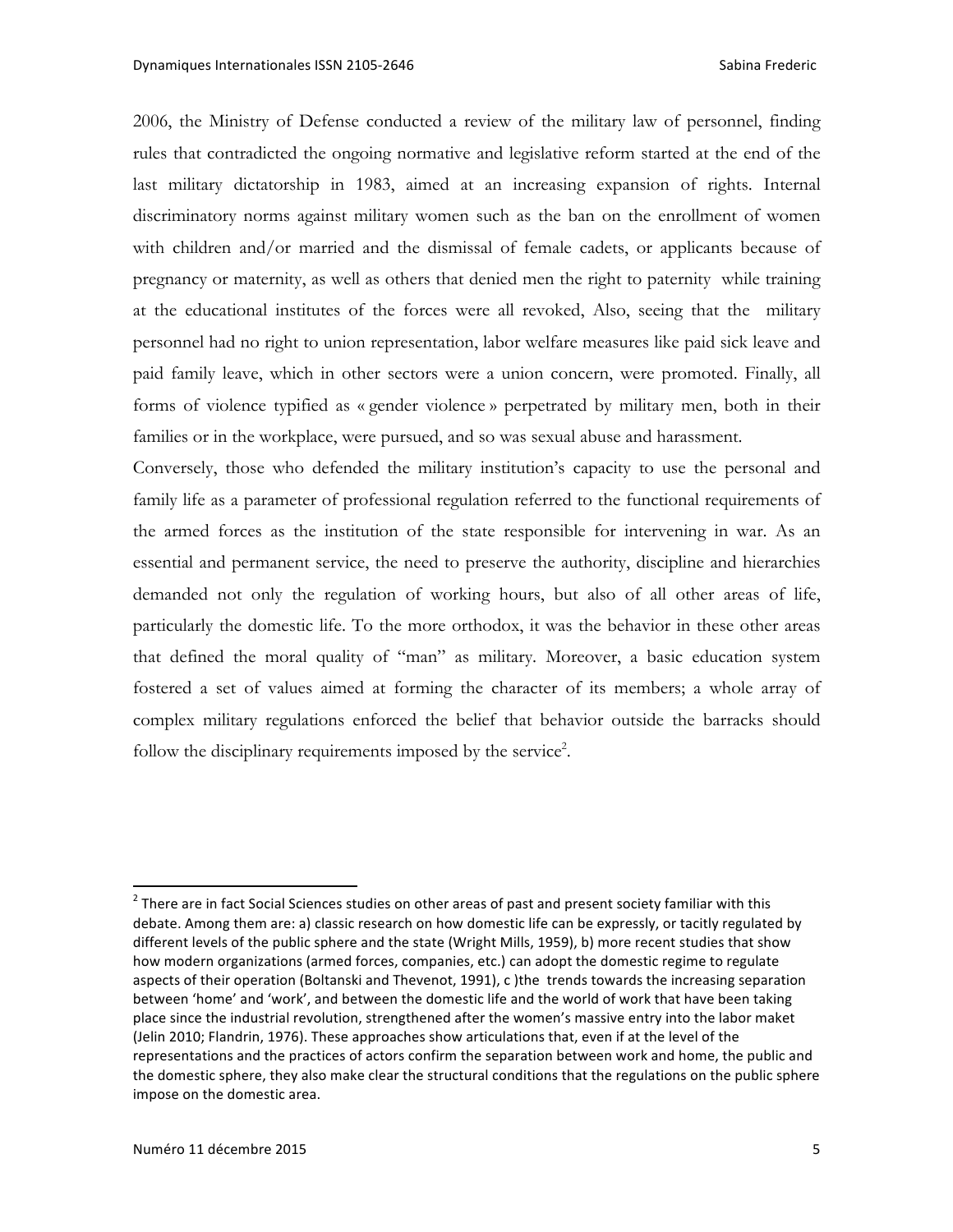Such contrasting native perspectives on the extent of the professional regulations of the family life refer to, as we have previously mentioned, an emerging trend towards an increasing separation between home and work, and between family life and the military profession. The gradual breakdown of the family pattern of subordination of the family life to the military community remained a tendency. As recent studies point out:

The more the military profession becomes a job like any other, the less will partners be integrated into the military community… Service personnel's partners are much more likely to have jobs and circles of friends of their own. They are no longer morally obliged to participate in the military community (Moelker, Andres, Bowen and Manigart, 2015: 11).

Nevertheless, the recurring concern of part of the civilian authorities was the "gender violence". The human rights perspective and the many complaints of harassment, abuse and other forms of psychological and physical violence that reached the minister prompted and legitimized the great emphasis on this question. It also explains more clearly the overlap between gender and human rights, as it also meant systematically repairing in the present grievances of the past military dictatorship. Both the Observatory, set up as a tool for the diagnosis of the situation, and the Council, created to decide the necessary measures, which I coordinated for two years, shared a human rights perspective whereby the integration of women implied the prevention of any form of abuse.

When the Observatory was set up, I proposed the approach adopted by the armed forces of England, France and the United States, analyzed in several studies (Segal, 1995; Dandeker and Segal, 1996; Woodward and Winter, 2004, 2006; Mc Sally, 2007). Second, as an anthropologist, I understood that the emphasis should be on the personal visions that the military women had of their own careers. Therefore, I proposed the Council as a space of discussion and development of nonbinding recommendations to the minister. The results of the interviews of 2006 showed how deeply interested the women were in being involved in the decisions that concerned them. At the same time, the position that imagined or suspected military women of being victims of abuse of authority had been gaining significance, and the authorities of the ministry had requested that the interviews and surveys also looked into the matter. The first assumption of the civil authorities, firmly committed to the protection of human rights, was that military violence against women was widespread. Female officials in the area believed that the threat of sanctions and the weight that military hierarchies carried inhibited the reporting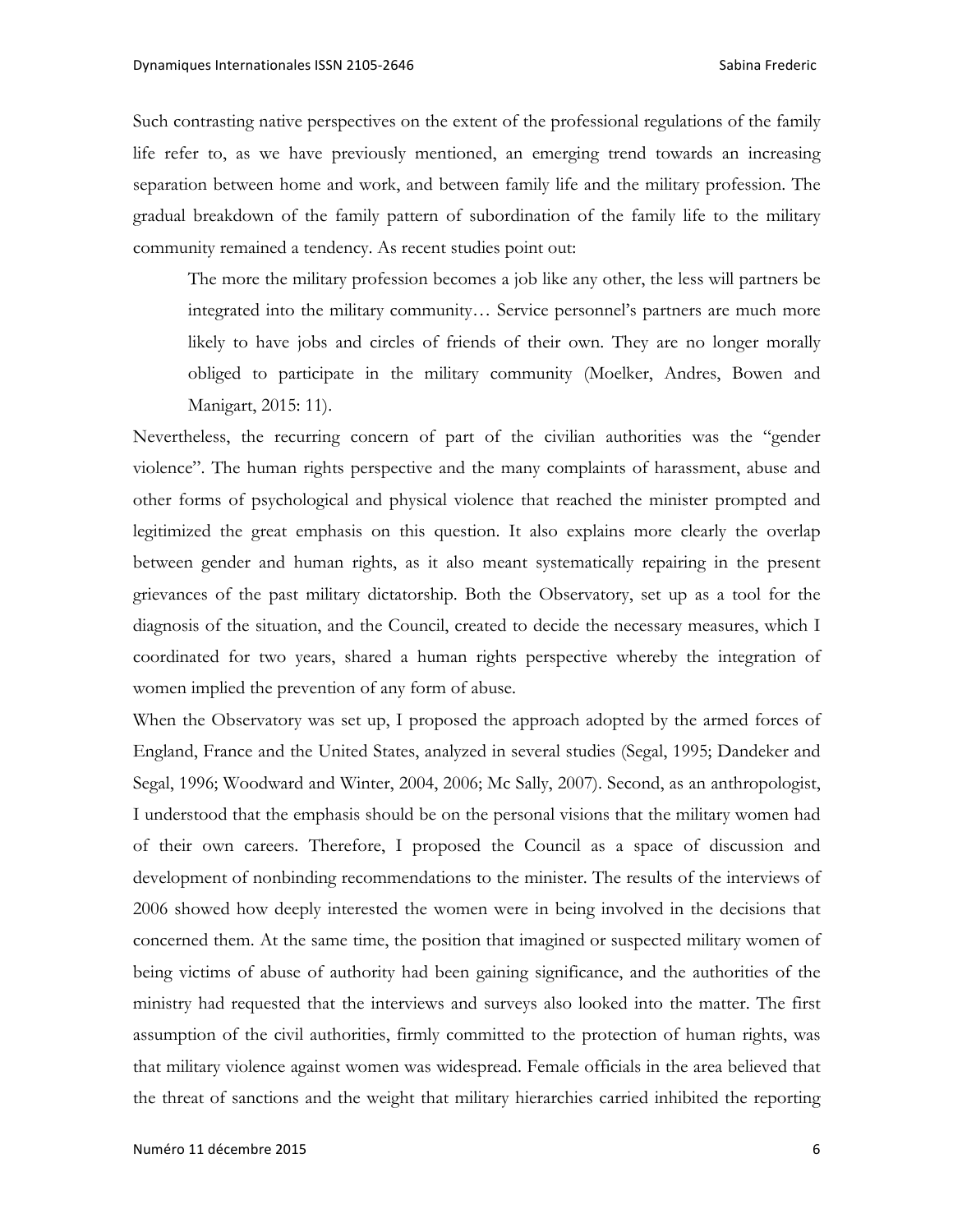of such episodes. Therefore, the minister wanted the matter investigated to introduce the necessary penalties and complaint mechanisms.

However, in the first survey of military women, anonymous and conducted by the Observatory, few admitted to sexual harassment. This surprised the civilian authorities who estimated necessary to provide adequate reporting channels bypassing military corporatism and the disciplinary regime. The survey was adapted from one made in the United States, where, from the perspective of the Argentine military, sexual abuse is a more widespread problem than in Argentina.<sup>3</sup>

The area of Human Rights believed that the Council could function as a means of revealing sources of violence and discrimination, sidestepping the silence imposed by the constant abuse of authority. As a minority, women in the military were considered potential victims of human rights violations; they were also unquestionably presumed innocent, as violence in the military institution was immediately associated with men. It was probably the fact was that there had been no military women involved in the crimes against humanity during the state terror (1976- 1983) that promoted a morally positive image of them. In addition, the definition of violence against women as gender-based violence became a public agenda item in the civil sphere. In 2009, a law was finally enacted to prevent, punish and eradicate it<sup>4</sup>.

The public servants in Human Rights believed that military women, not being themselves perpetrators of violence, would in turn be more responsive to the perspective of human rights. This approach, that acknowledged the present as a scenario of restorative attempts to repair harms of the past, saw as only logical that the gender approach remained subsumed under the perspective of human rights. The guarantees provided by international and national legislation on human rights for the protection of victims were invoked to deal legally with the problem of the exercise of violence by military men against their female comrades.

Nonetheless, it was the issue of inequity, or the pursuit of equality, that was most widely discussed in the Council during its first two years in existence. Many of the military women there believed that gender-based violence and discrimination in the military sphere did not differ qualitatively from happened in other professional groups, for example, in health, while the civilian women mentioned workplaces in the civil area, such as the area of justice, where

 $3$  See Harrell and Miller (1997).

 $4$  Comprehensive Law on the Prevention, Punishment and Elimination of Violence against Women in their their Interpersonal Relationships (26.485 /2009).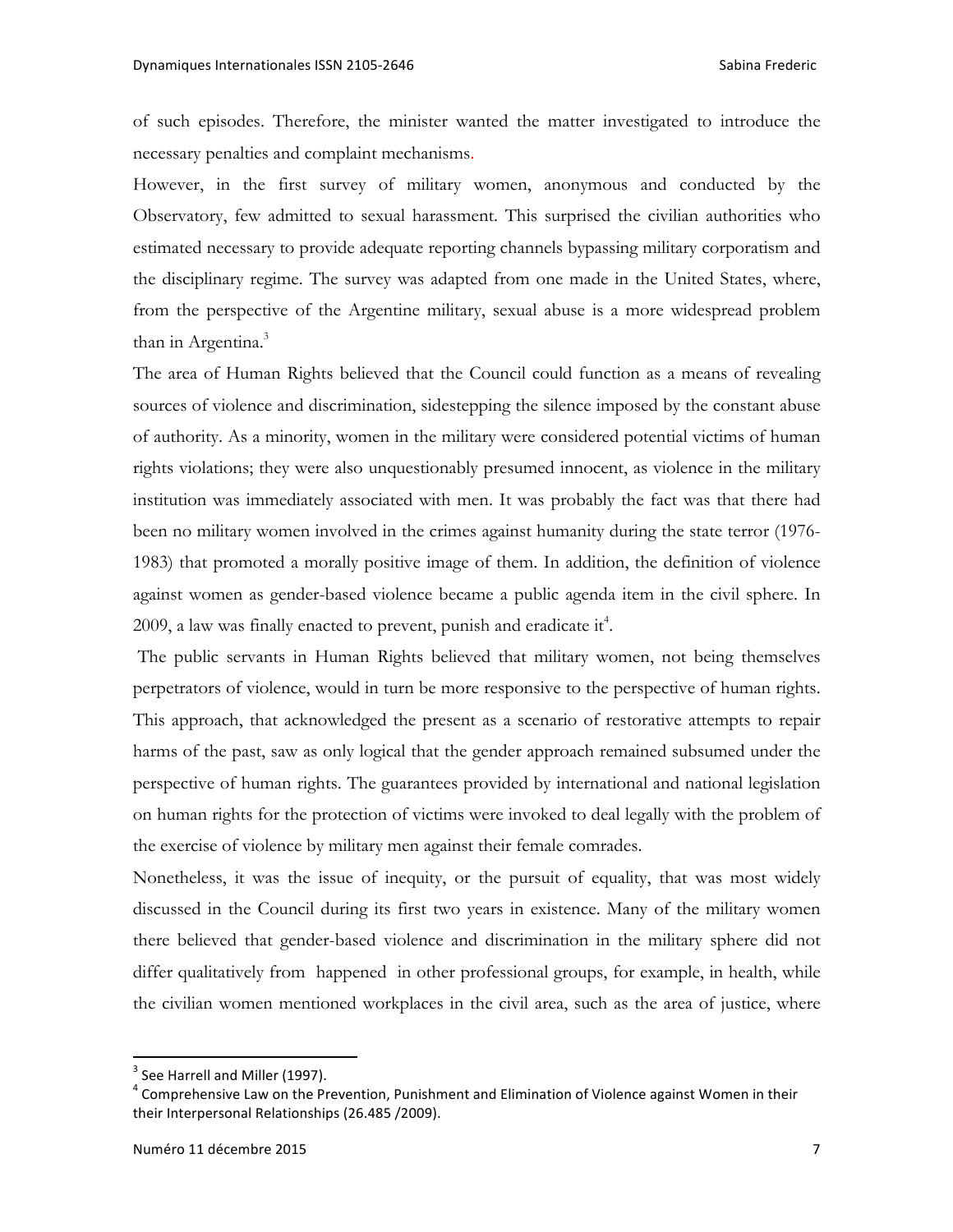even stronger and more entrenched practices of negative discrimination could be observed. Miliary women asked for equal access and on equal terms. Access to decision-making or leadership positions was linked to the levels of professional commitment to the junior staff that the superior officers set, that the women could not always meet because of their family and private life demands. As the higher military authorities saw it, maternity, "natural feature of womanhood", conditioned such commitment. Prolific and intricate regulations carried this conception, and imposed strong inequalities between the careers of men and women, such as the fact that female soldiers spent more time in service before grade promotion, or the combat-exclusion policies that imposed limits to career advancement, among others. Senior officers supported many of such regulations, affirming that the condition of women as mothers needed to be protected. The identification of war as a male activity, common in other countries too, pushed women into tasks considered menial, or of « support ».

# **Construction of the gender agenda in the armed forces: abuse of authority, maternity and work conditions**

The Council consisted of two officers and two NCOs of the first classes of graduates of each force, and eight academics from universities and  $NGOs$ <sup>5</sup> of the public sector, representatives of state dependencies. All the members were women bar one, an anthropologist in military training. Its functions were pointed out in the founding resolution:

To develop proposals to improve the conditions of access, permanence and advancement in the military career, aimed at removing obstacles and promoting actions to ensure real equality of opportunity for men and women according to the results of the Observatory on the Integration of Women in the Armed Forces. (Defense Minister Resolution 247/07)

The Council gave the military women a voice, empowering them, to some extent, before the commanders; it was a sort of compensation for the restrictions to the higher ranks. Furthermore, it was a means to settle the issue of the integration of military women with other public institutions, a space of forces and military bodies hierarchically differentiated, to exchange ideas and make decisions. The Army female officers, a doctor Lieutenant Colonel, a

<sup>&</sup>lt;sup>5</sup> Among them were represented the Institute for Gender Studies of the University of Philosophy and Arts, the Center for the Implementation of Policies for Equity and Growth, the Institute for Comparative Studies in Criminal and Social Sciences, the Foundation of Study and Research on Women, the National University of the Center of the Province of Buenos Aires, the National University of San Martín and the National University of Quilmes.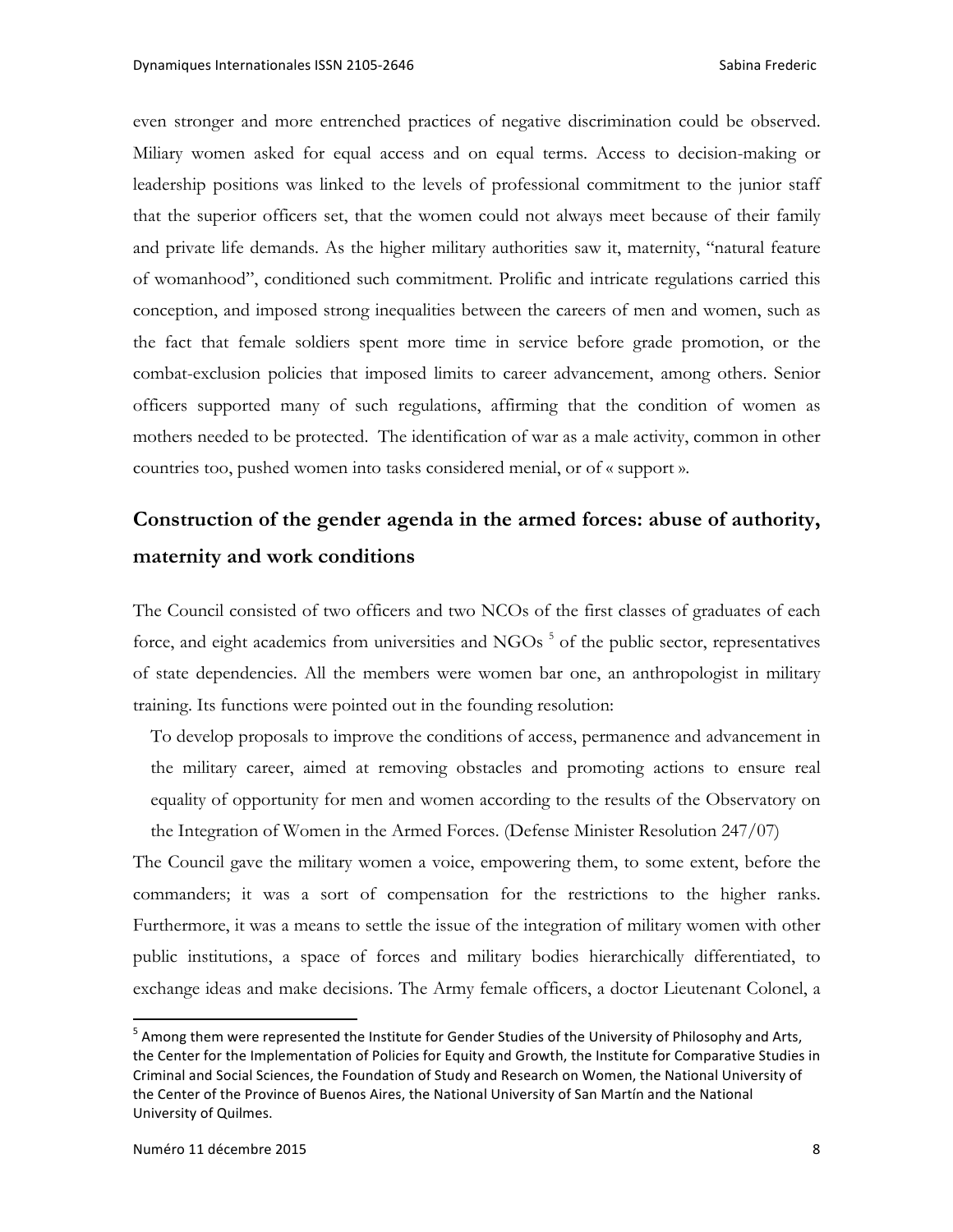lawyer Captain, a first Lieutenant of Artillery and a quartermaster Sergeant, debated among themselves without challenging the existing hierarchy.

The Council started meeting in April 2007, creating a context of discussion as a basis for the subsequent decision-making. Here, civilians deliberated about aspects that were new to them, and endogenous to the military institution. The first discussions were about the development of a work agenda, and we agreed on using the results of the study of the Observatory as a starting point. The survey of military women had left several concerns; during the meetings others were added. The urgent issue of sexual and/or workplace violence did not permeate the eventual definition of the topics, but ran parallel through bureaucratic channels.

The ministry preserved these two channels: on the one hand, the Council as the place where the civilian members together with the military women defined the agenda and made the recommendations to the minister; on the other, as the area in charge of protecting and extending human rights to all military and civilian personnel of the armed forces, the Council had to present and address two issues: the so called « tensions between work and family life », and domestic violence.

The Nursery and Responsible Paternity National Plan, designed to build nurseries for "civilian and military workers", was the answer to the first, making maternity and the military career compatible, while the "Joint Work Plan to promote a comprehensive policy to detect, attend and register cases of domestic violence", responded to the second. The area of Human Rights first proposed building nurseries in the garrisons, which the military refused to accept referring to the dangers of having children in the garrisons. Thus, the nurseries used by the civilian personnel of the public administration were enlarged. Also, by 2008 the reference field for the "prevention of violence" was extended to include labor, men as well as women, through the implementation of a survey that sought to detect the sources of violence in both military and civilian workplaces. Some of the answers I reviewed showed that military employers posed a greater threat and were more likely to exercise workplace harassment than civilian employers.

There was a marked contrast between the significance that the gender issue carried and the indifference of the female military members of the Council towards the matter. The Council replicated the prejudices between the military and, especially, the intellectuals from the Social Sciences.<sup>6</sup> What was exactly the position of the military women on violence and use of force?

<sup>&</sup>lt;sup>6</sup> In the ethnography Las Trampas del Pasado. Las Fuerzas Armadas y su Integración al Estado Democrático (Frederic 2013), I consider the sociopolitical roots of the mutual mistrust between the military and certain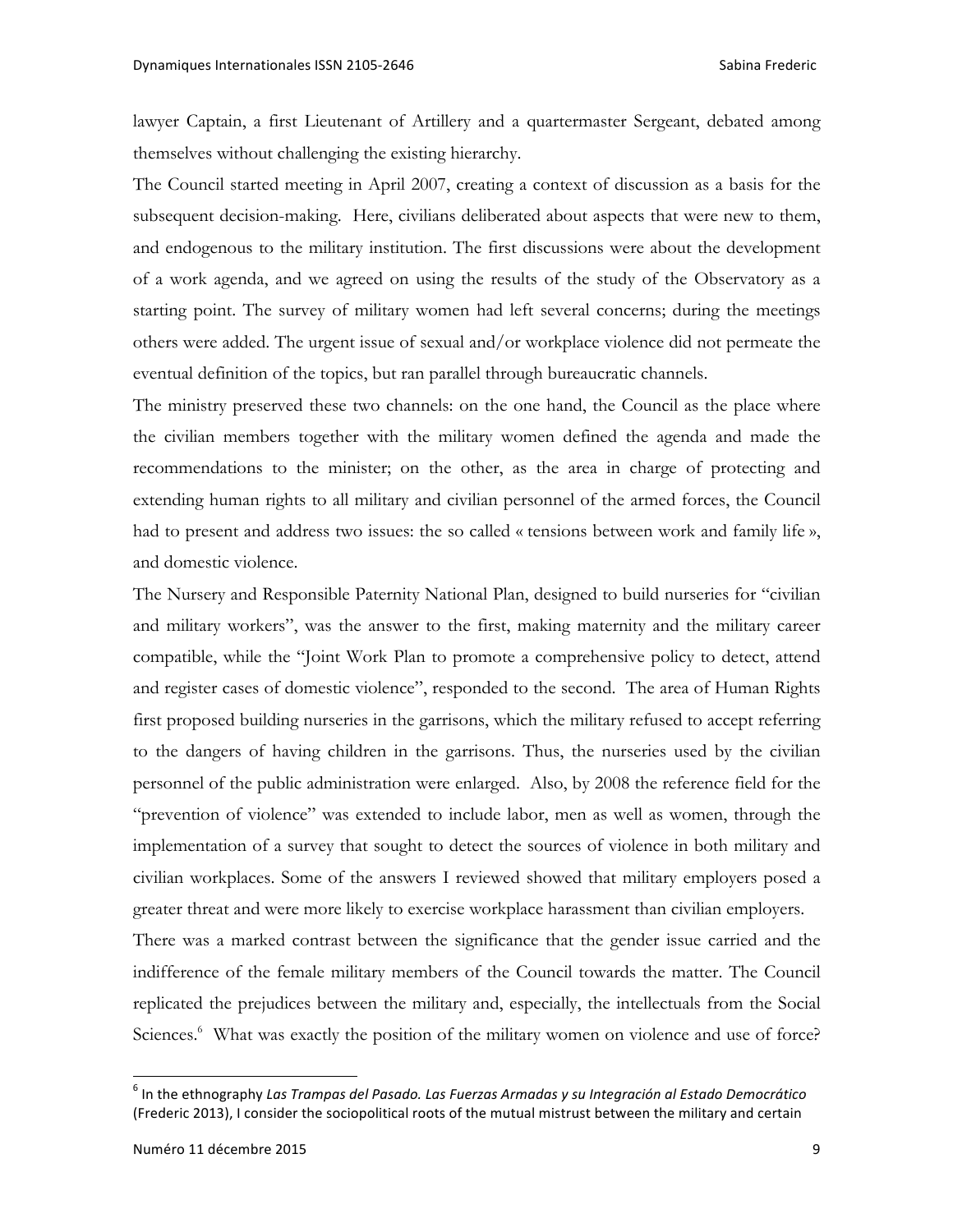During the period in question, all matters of violence were directly diverted as "cases" to the area of Human Rights, whereas I, as the coordinator of the Council, received almost no complaints. In the few circumstances I was asked to intervene, the situations of abuse, or assault were referred to discreetely and confidentially and never admitted during the meetings. As well as being careful about the possible disruptions in the chain of command that any indiscretion might cause, the women believed these cases exceptional and unrelated to the nature of the military institution they belonged to, of which they were proud. As part of the first classes of military women to graduate, they spoke about their careers as paths opened with enormous sacrifice for future military women. Both sacrifice and suffering, especially during the training period, were, as already noted positive values to the military and necessary to forge the character, although by then there were arguments within the institution about the scope and limits of such values.

The point of view of most military men or/and some of the women was that emotional vulnerability was "bad" for military integration. They shared the idea the cases of abuse of authority reported were the direct result of an inability to adapt to what was typical of military life. From this perspective, women who complained about being mistreated, or treated "roughly" were seen as favoring their own fragility, or weakness, over military professionalism, pushing superior officers into harsher ways. The argument supporting "harsher treatments" was that treating female soldiers differently was contrary to the principle of equal treatment of men and women, and that it could eventually affect discipline and the chain of command. That is, it was not only unfair to the military men if the women were treated more tolerantly, but also undesirable from a disciplinary point of view. While this viewpoint may seem tautological, it reflects the critical view that some of the military women had about what they saw as a dramatization of the female weakness that disregarded equality. This position brushed aside the stereotypical masculine and feminine traits, favoring a more severe treatment of the female soldiers, and although they called it professionalism, what they asked was in fact a more masculine approach<sup>7</sup>.

<u> 1989 - Johann Barn, fransk politik (f. 1989)</u>

groups from academic circles, particularly from the Social Sciences, or with an activist background. Some of them were survivors of the state terror. I also point out the effects of the memories of that violence on the present days' visions of the civilians currently leading the armed forces.<br><sup>7</sup> Catherine Lutz (1988) elaborates at length on the Western worldview that attributes emotionality to

women as opposed to rationality and reason in men.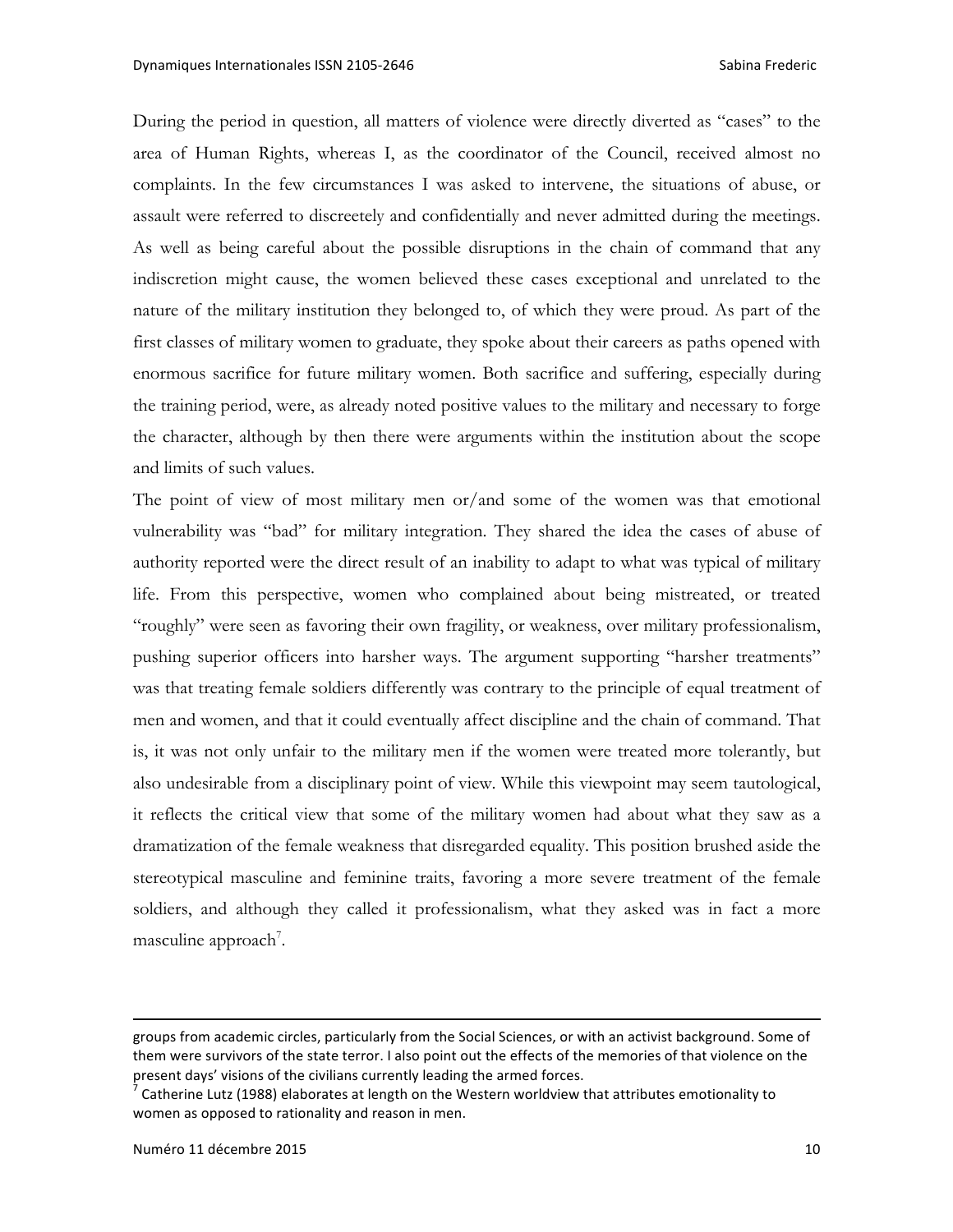Therefore, some of the military women criticized a light-touch treatment of the female soldiers, affirming that while many women took advantage of the kindness and the paternalism shown by the superior officers, others resented receiving preferential treatment, and demanded equality. In the interviews conducted in 2007, two junior officers pointed out the differences that they saw among them:

"Many of the women get angry because they feel overprotected, but then you also have the other women that like being mollycoddled, and take advantage."

"Because you treat women more gently, you are overprotecting them. This bothers many of the women, but many others like it."

"Sometimes women can seduce you into being more permissive, then, if you are tempted, there are the others, who will accuse you of discrimination."

These divergences in the positions showed the different parameters about the standards that should govern equal treatment and gender differences. For some, the correct institutional conduct was the way men were treated, and they rejected all differential behavior based on gender. These positions that favored male standards, seen as the proper criteria of assessment of their professionalism, emphasized the military function of war.

Excluding violence, the Council agenda included: 1) "family life and maternity", 2) "relationships of command and abuse of authority"; 3) "general work conditions: quotas, promotion and clothing, among others". Each item comprised different aspects that the debate sought to differentiate according to importance, and determine the feasibility of introducing modifications, considering the perspectives of the military women, and the impact on the functions proper to the armed forces. The task required civilians and military to devise means of understanding languages and/or experiences until now ignored by both.

The first item included: female access to positions of responsibility within the armed forces; insertion problems produced by the conflicting tension between work demands and family and maternity demands: work schedules and child care timetables, child care subsidy; suspension of the principle of availability (24 hours a day) in peacetime; introduction of paternity rights ; elimination of any principle of rating, valuation and evaluation of professional performance based on family life, sexual orientation or gender identity; freedom of choice by pregnant mothers- on medical prescription- of the period in which to use the pre-and-post natal ninety days of maternity leave. The second covered only the prevention and punishment of different forms of abuse and aggression in the context of the labor/command relationship, while the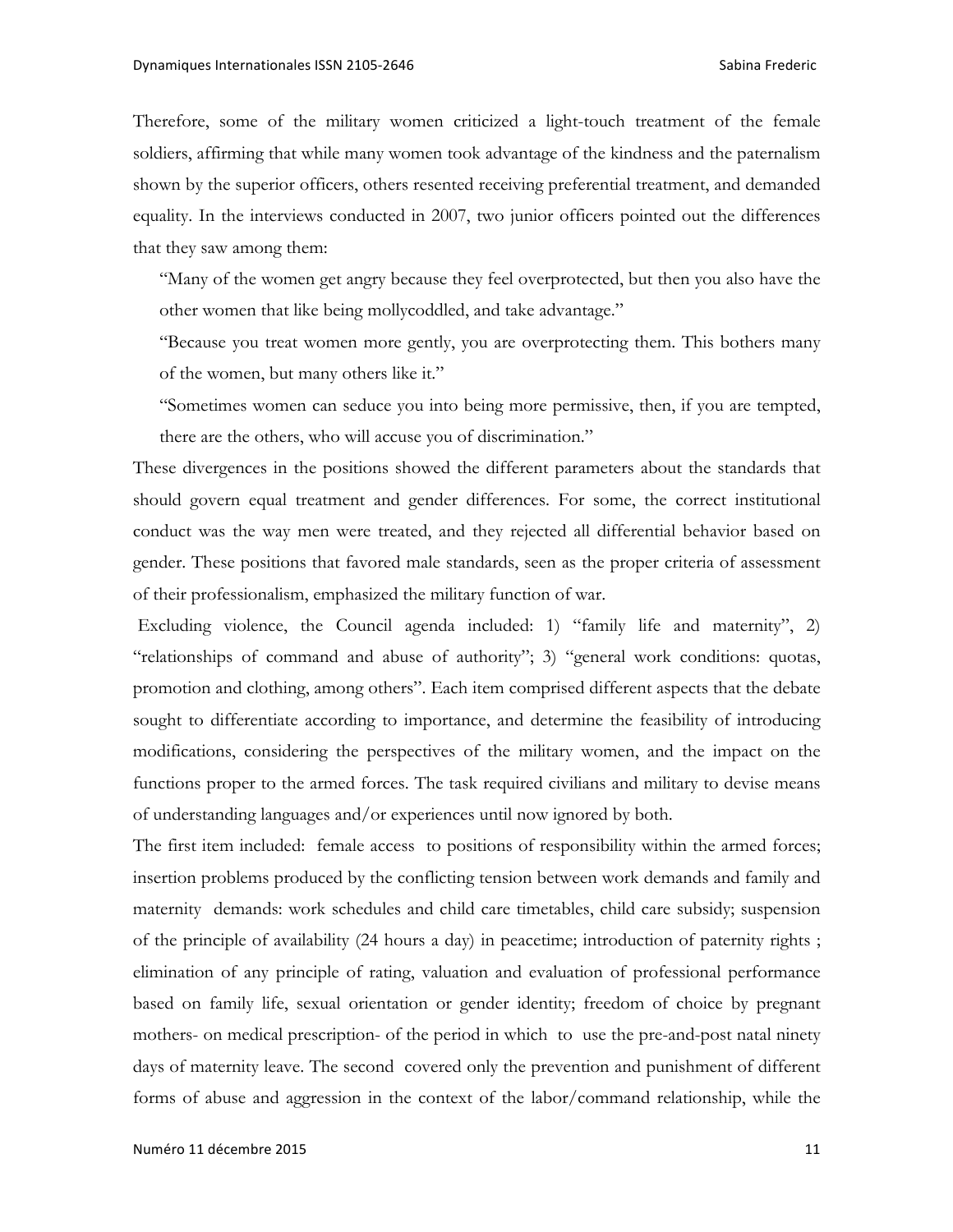third point included: female access to combat arms, banned at the time (Infantry and Cavalry in the Army and Marine Corps in the Navy); the definition of female quotas for missions and opportunities abroad; regulatory changes to the quota system of admission by specialty and promotion (e.g. for nursing); the introduction of mechanismas of consultation about working conditions: costume, infrastructure, etc., and adequacy of the standards of physical (and sociocultural) performance in recruitment, training and promotion of military women under the principle of gender equity.

The list indicates the most critical issues; it shows the clarity of the definition of each of the points, and also allows us to notice the questions not taken into account. . For example, the point related to the prevention and punishment of abuse under the command relationship was the one less clearly defined. In contrast, the other two included a detailed list of subjects that, to a greater or lesser degree, clarified current problems. We will analyze next the discussion on some of the central issues, where we can see more clearly how the patterns that regulated the labor conditions in civilian matters, including restrictions, were taken as a reference for the military field.

### *Military mothers and fathers: compatibility between private, domestic and professional life*

As soon as the Council started meeting, the impacts from incorporating a gender perspective were felt. A series of resolutions and measures eliminated the restrictions on mother or father access to voluntary service and to the academies for officers and NCOs; they also prevented the dismissal of female soldiers during the period of basic training on the grounds of pregnancy; and banned the restriction that excluded married people from the military career at any level (officer, NCO or soldier) was removed. Finally, in February 2007, Ministerial Resolution No.113/2007 called for the Chief Commanders of the Armed Forces to adapt regulations "so that pregnant and/or nursing military women would not be required to carry out activities–such as combat, close order drill, shooting and/or any other unless duly approved by a qualified practitioner- that would pose a danger to their lives or health".

The purpose of "autonomizing" the domestic life from professional life, and restricting the institutional control of the former, started to gain ground with the preceding measures. As a result of the Observatory study, the Council presented several recommendations that were adopted, corresponding the military and public administration periods of maternity and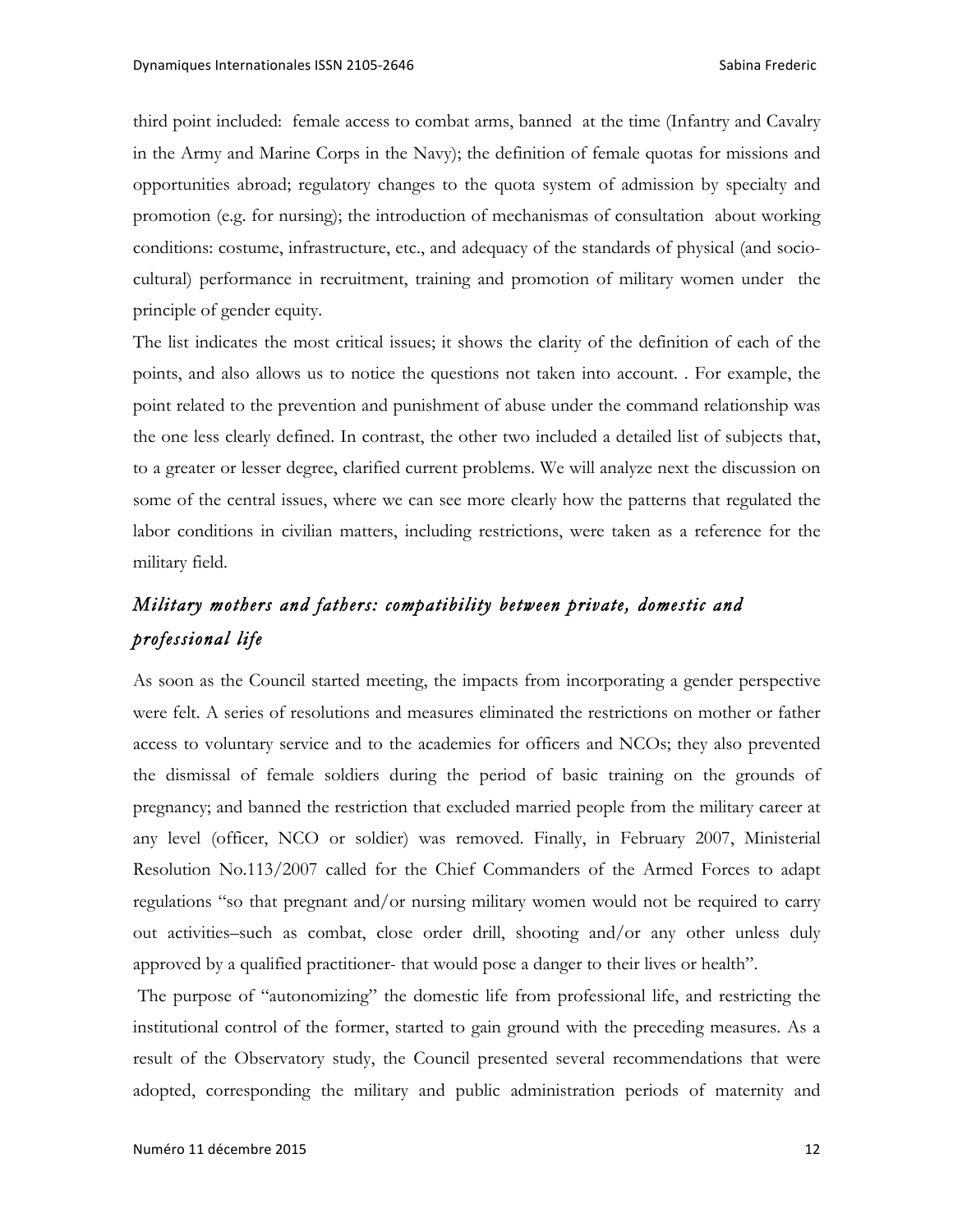paternity leave and introducing breastfeeding and adoption leave. Without these measures, the « terms of service » made the conditions far more difficult; moreover, the measures imposed a restraint on the superior officers that would otherwise disappear. Some perverse mechanism, which in turn led to the dependency on the military institution, encouraged harming its male and female members, and these rules were fundamental to disable it.

The military women of the Council warned Defense about existing regulations that prevented the full exercise of the right to private life, and granted the high command the power to evaluate private and family life professionally, while giving the professional performance little attention. These rules, adopted in the previous decade, allowed for the regulation of the professional life with a view on the domestic life. Probably, these regulations were introduced after the enactment of a number of laws that some of the military saw as promoting individual rights, like the law of divorce, and as attacks on military leadership and discipline, necessary even in peacetime. The 1997 edition of the Regulations for the Administration of Navy Personnel (RANP) included: "Staff should be aware that cases of *concubinage*, childbirth or pregnancy outside marriage shall be particularly considered from the disciplinary point of view" (art. 9, vol. ii, Junior Military Personnel), repealed in November 2007. Also, an Army directive considered the connection between the family situation (classified as "regular" or "irregular") and the professional evaluation, and assignment of postings and appointments was similarly repealed in 2008.

The criteria of assessment, which all members of the force had to know, on the specific family situation of the military personnel will be used by the respective assessment boards as guidelines to evaluate promotion or dismissal, and to assign postings and appointments (art. 2, Resolution 862/05).

It also said that should the staff be in an "irregular family situation", for example, a case of wrongful cohabitation, their professional assessment would be postponed and they would have up to one year to "regularize the situation". This applied to all junior and senior military staff, excluding the Air Force, which was not subject to this regulation.

Two other regulations that epitomized the military family life regime were revoked in 2007. One of them restricted marriage between officers and NCOs, although the number of couples within this segment still increased. Senior officers justified the organizational purpose of this regulation, explaining the difficulty- in the case of staff shortage- of combining two postings to allow the couple to stay close, but not in the same unit.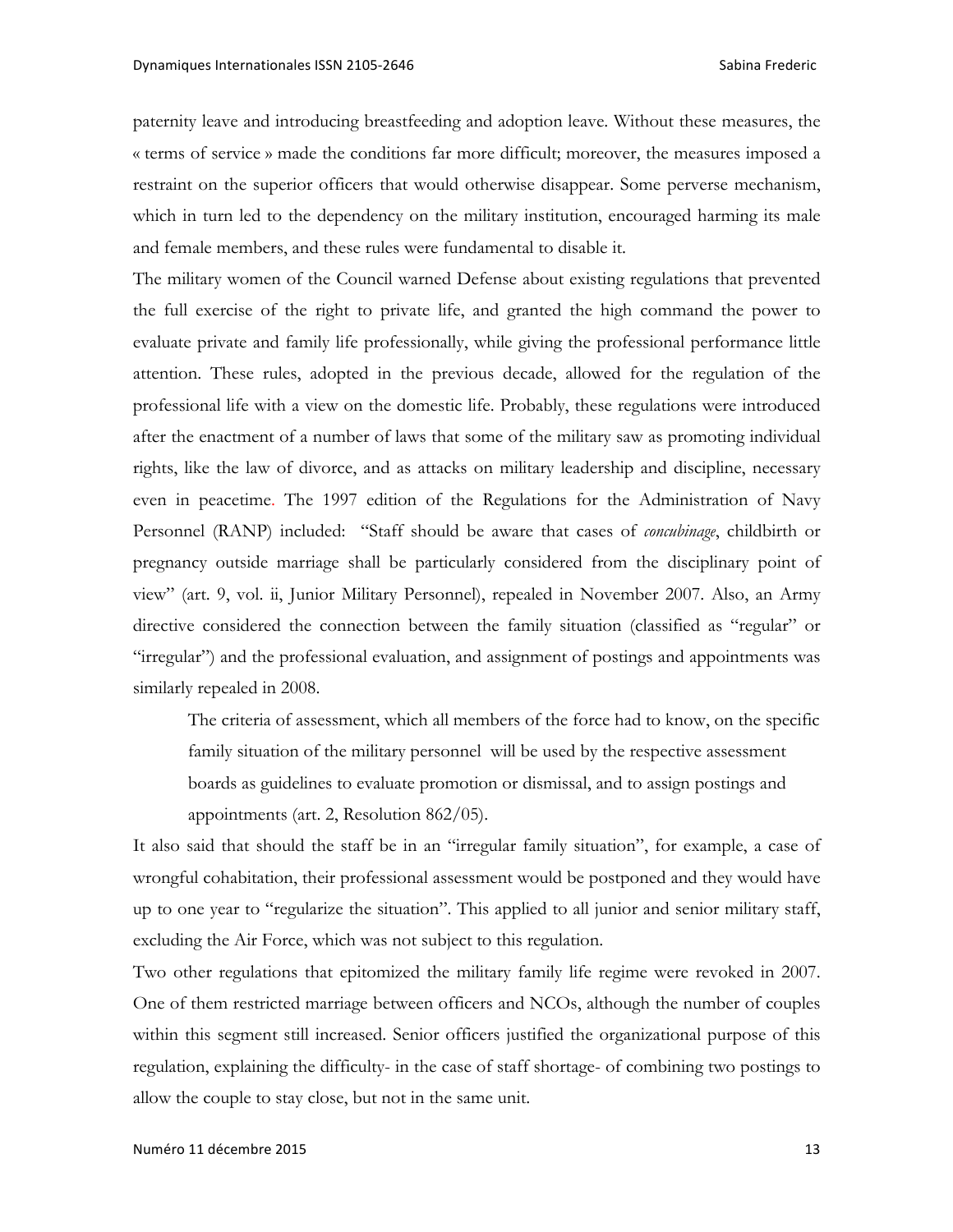The other rule required the junior staff to have the permission or authorization of the authorities to get married, regardless of whether their spouses were civilians or military. If the spouse was a civilian, his or her family and social circles were investigated, to protect sensitive information concerning national security. Thus, from this viewpoint, a foreign spouse was seen as a potential risk.

Once the new compatibility between military and private life was established, the effects of the regulations on the administrative, or operational performance of the units became more apparent. Significant differences arose among the female military members in the Council; the women who abused or misused family or sick leave, and/or got pregnant constantly, increasing the workload of their male and female comrades, were strongly criticized. They were accused of misrepresenting the particular nature of the military profession as a *service*, and of turning it into a job like "any other public job", as they persisted in saying.

In a way, these women of the officer corps were asserting their own professional achievements; they were also aware of the great personal and family sacrifices they had made to advance in their careers. Even if they refused to go back to the institutional control of the domestic life, they still vindicated the distinctions between themselves on the basis of the fulfillment of their duties. Therefore, they promoted a military legislation on private and family life that distinguished betwen peacetime and war.

Still, family and sick leave remained unregulated; from the perspective of human rights to do otherwise represented a step backwards in the *democratization* of the armed forces. Therefore, the discussions in the Council revolved mainly around two issues: on the one hand, to distinguish between the personal sacrifices of the staff during peace and war, and to relax the conditions of service during the former; on the other, to transfer the field of competence for the complaints on gender issues to the armed forces, with the creation of the gender oficces, respecting the hierarchical order and the military discipline.

### *On loonies and on Sacrifice. The distinction between times of peace and times of war in the definition of the attributes of the military service*

The discussion about the conditions of the military service led to the recognition and acknowledgment of a critical distinction that the military women in the Council defended: an exhaustive differentiation between peacetime and wartime, finally defined in the code of military discipline. This distinction implied that the armed forces needed different rules for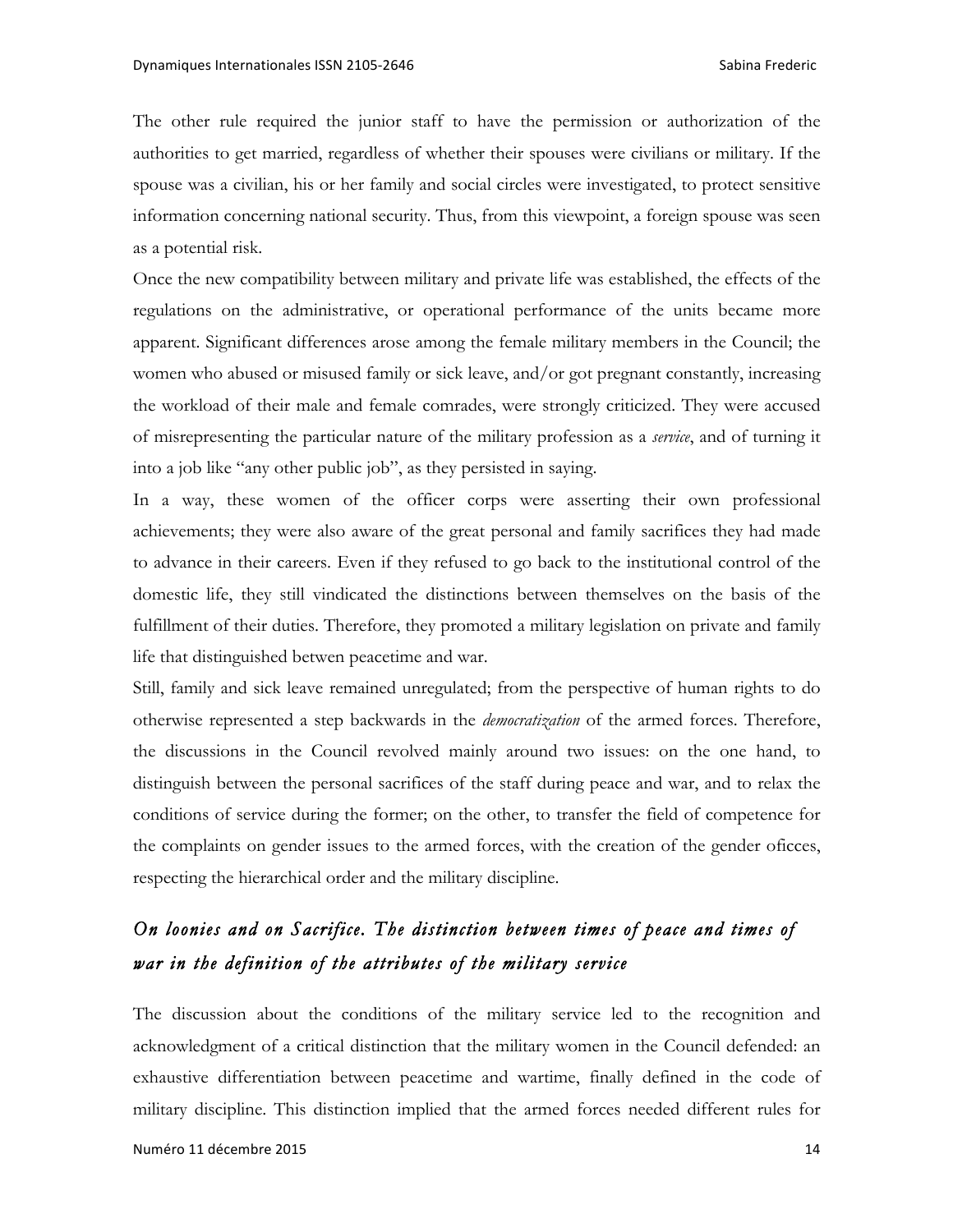each of the situations. Therefore, prerogatives, rules and rights from the civil sphere in general, and from the public administration in particular –as members of the armed forces were considered as a unique state employee- were included.. The authorities of Defense insisted on viewing the military as public servants and citizens.

It was, in fact, not unusual, to hear some of members of the different ranks of the military speaking up in defense of a differentiation of wartime and peacetime conditions, playing down the concept of personal sacrifice as an ideal, only needed in times of armed conflict. In the anecdotes about training exercises in the mountains, or in extreme weather, or with explosive materials, they stressed that these were just exercises and not war, reinforcing the distinction between one and the other. In particular, they illustrated the different positions between those who too often forgot that the *manoeuvres* were, ultimately, a simulation of war, and subjected the junior staff to unnecessary risks (frequently causing real physical damage, and sometimes even death), the *loonies,* and those others who tried to keep the loonies in check, as they supported the belief that, the value of the care and protection of the body and of life took precedence even over the value of sacrifice and of suffering for the cause or the service. This dispute existed in different military areas, and it often confronted military officers, and military officers and NCOs. Although not an institutional matter, safety rules, as well as judicial intervention in case of accidents, supported this belief, and the high command took certain precautions to keep the *loonies* away from the soldiers. However, the safety regulations were not enough as there were no written sanctions for this type of behaviour. The story below reflects the situation.

One day, after I had finished interviewing officers for posts in the main military academies, Colonel Fernando Marras<sup>8</sup>, one of the liaisons who acted as links between the Army and the ministry, said he wanted to speak to me about one of the lieutenant colonels I had interviewed, a veteran of the Malvinas War, a specially trained command with techniques that included severe abuse of cadets, even to the point of permanently disabling some of them. He told me:

"Now, that one, as you see him, is a total *loony*. The things he's done, he's unstoppable. For him, the war is not over yet. When he was second chief of unit, he drove the soldiers crazy. Right in the middle of winter, he woke everybody up at 2 am, and drilled them really hard, till they could take it no more….no, really …he is a *loony*. You do what you think best, but

 $^8$  This is not a real name.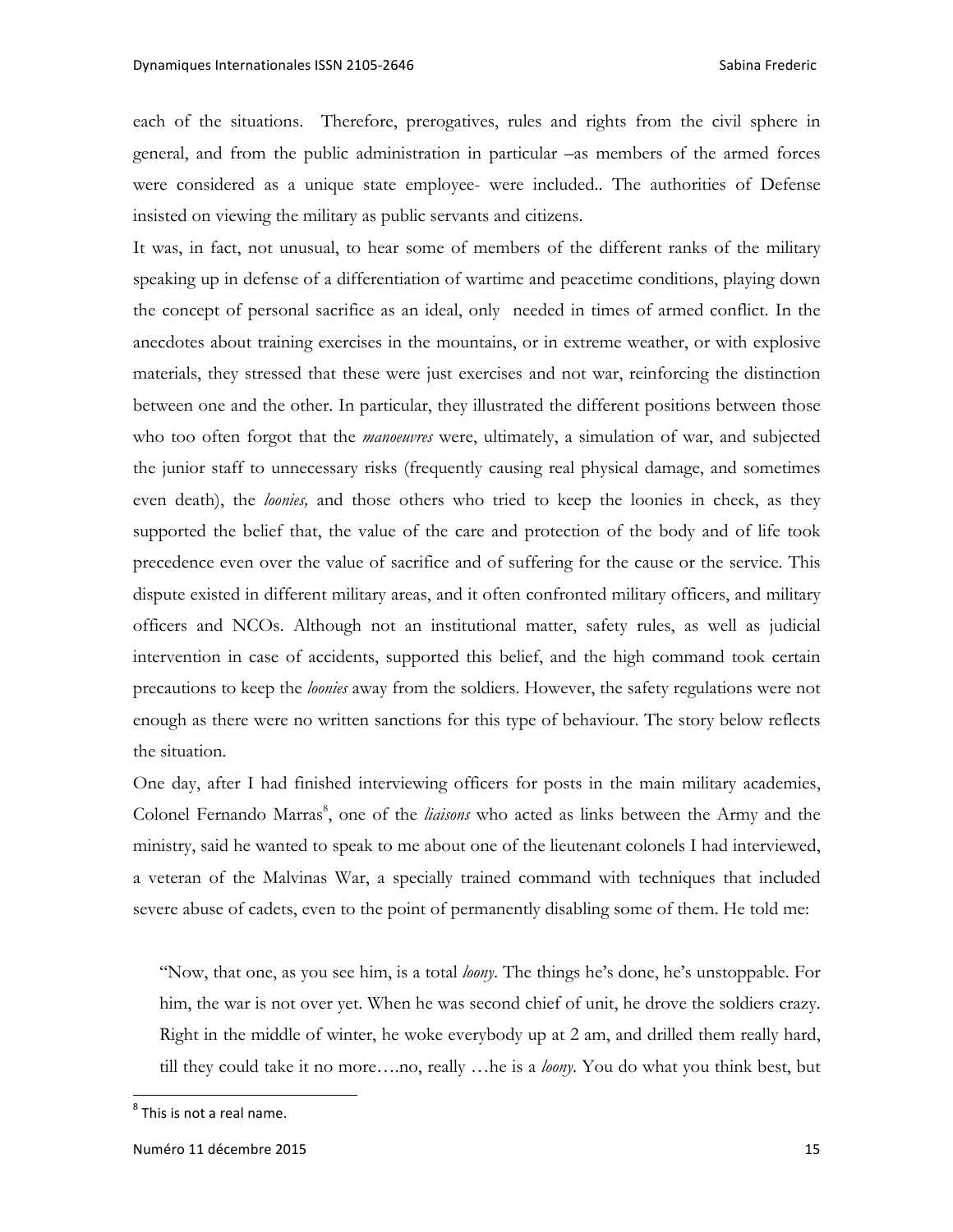that one he´s real nuts. The guy is good in combat, but he can't see we're not at war any more."

The Army had given this officer assignments in the academies, but he only taught senior officers. As he had no record of disciplinary sanctions, he was still in the military.

Along the same lines, the debate on gender acted as a catalyst that led to broader changes in the treatment of the members of the armed forces. It promoted precisely the institutionalization of the difference between the conditions imposed by war and by peace, while the gender integration enabled the expansion of the labor rights of the civil sector to the military field. Some of the military saw this as a threat to the military discipline, an essential aspect of institutional administration that had to be preserved unquestionably. Although this view might have not been represented in the Council, the military women questioned it there, as they were faced with this concrete issue every day.

The military women believed that the work schedule was excessive and unjustified, and brought up this concern in the Council, recommending a legislation that differentiated service conditions in peace and in war. In fact, the male soldiers also complained about the working hours, which they deemed excessive and irregular. There were even cases of officers and NCOs that required junior staff to remain on duty whenever their superiors were present. This was a rule in the Chief of Staff building of the Army and to disobey it was considered an infraction, and could have a negative impact on the annual evaluation of the junior personnel performance.

According to the women, besides the regular working hours, there were also three and even four monthly services with up to 24 hours on duty in some units, plus the « week services » that required personnel not to leave the workplace for a full week, the « field trips », the training courses, the service commissions, the participations in protocol or ceremonial activities, support in elections, support in humanitarian emergencies, among others.

The 24-hour duty was considered right and necessary in the case of war, but not in peacetime, except in an emergency (natural disasters, for example). Unlike men, who were more likely to avoid complaining institutionally, and came up instead with different tactics to resist, or evade 24- hour shifts, military women deemed that abuse of authority should be reported because they interfered with the demands of family life, which paradoxically represented a moral value to the institution.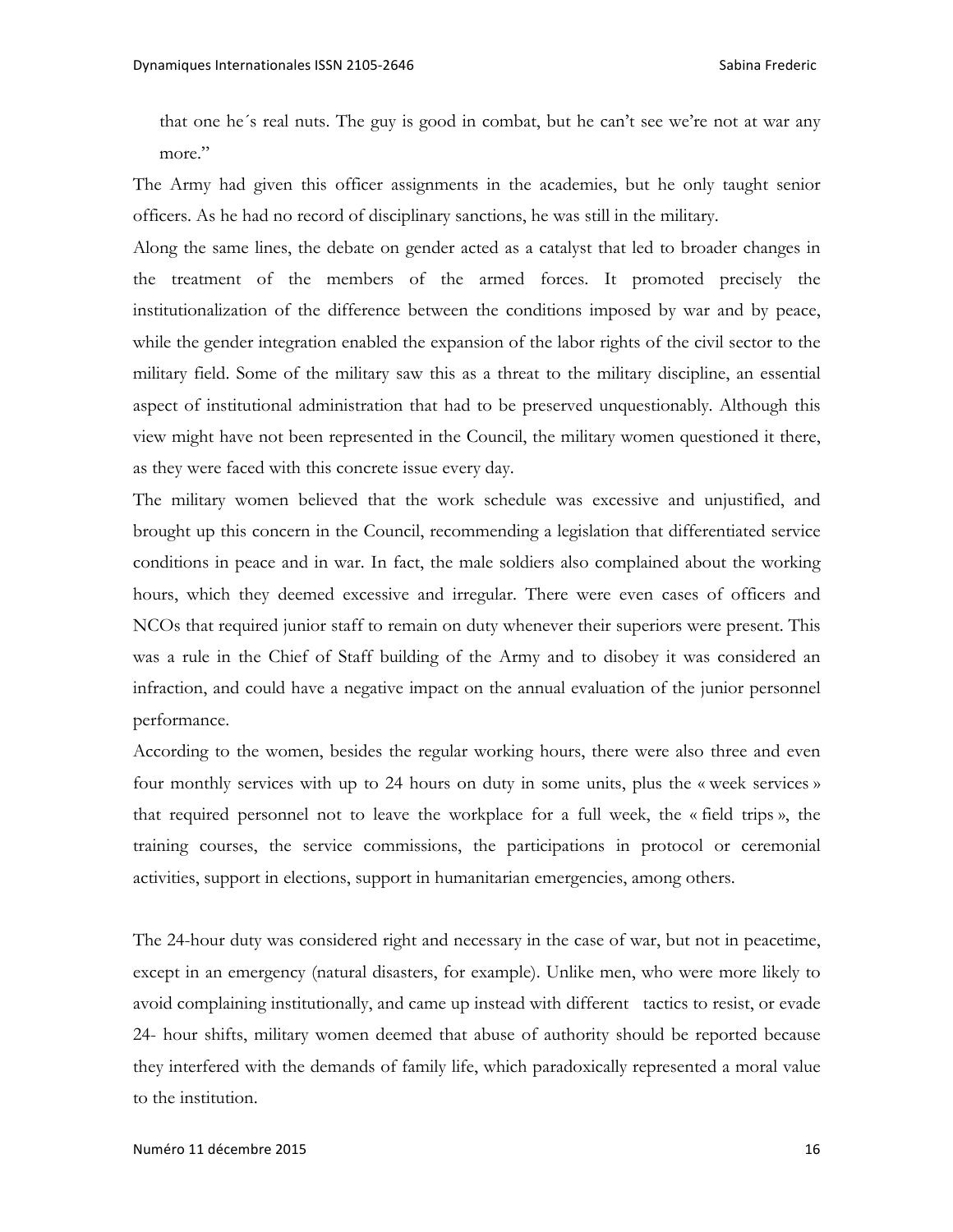The distinction between wartime and peacetime also made the conditions of the civilian and military working life more homogenous. In December 2007, the Council presented the minister a document that included the« Regulation of Working Hours in the Provision of Service », as well as the « agreements and recommendations » made in the first year. The text was based on the standards of two international agencies, as well as broader social and cultural transformations. It had been drawn up by civilian and military women, and argued for the reduction of service hours.

The abovementioned recommendations were grounded on the valuation of the social rights of the population, civilian or military, over the "cultural" aspects of the organization. Thus, the defense of a certain military idiosyncrasy remained in a secondary plane, unless it undermined the "functions" required. The principle of full participation in the labor market was a novelty in the armed forces.

The Council presented a number of points concerning the workday that made the military and the public administration fields more alike, as it challenged the full availability concept of *service* (24H), and established a distinction between ordinary and extraordinary day. The text also proposed: to review the regulations regarding the periods of active duty during peacetime; to post the information about daily workday supplementary services in advance […] "to better organize the workload of home and family care"; the provision of a means to record overtime, and the rightful "distribution among personnel" of overtime, to prevent it from « fully falling on the junior staff, where women are mostly found »; and, to offer "compensatory time off" among others.

Finally, the text mentioned "the complexity" of "such changes for the institutional culture and the internal organization of work", thus recognizing the delicacy and sensitivity of the issue. Nonetheless, it supported the recommendations as they dealt with the aspects of "the labor dynamics of the armed forces that most affected gender and family relations, impacting also on the performance of women", thus, placing them "within the policy of professionalization of the services of the armed forces that the ministry has strongly developed throughout this management". (Document on Agreements and Recommendations, Council of Gender Policies: 2007).

After a long period of nonintervention of the Argentine Armed Forces in internal, or external armed conflicts, this differentiation between times of peace and times of war resulted almost unavoidable. A year later, the new code of military discipline had an "annex" called "Military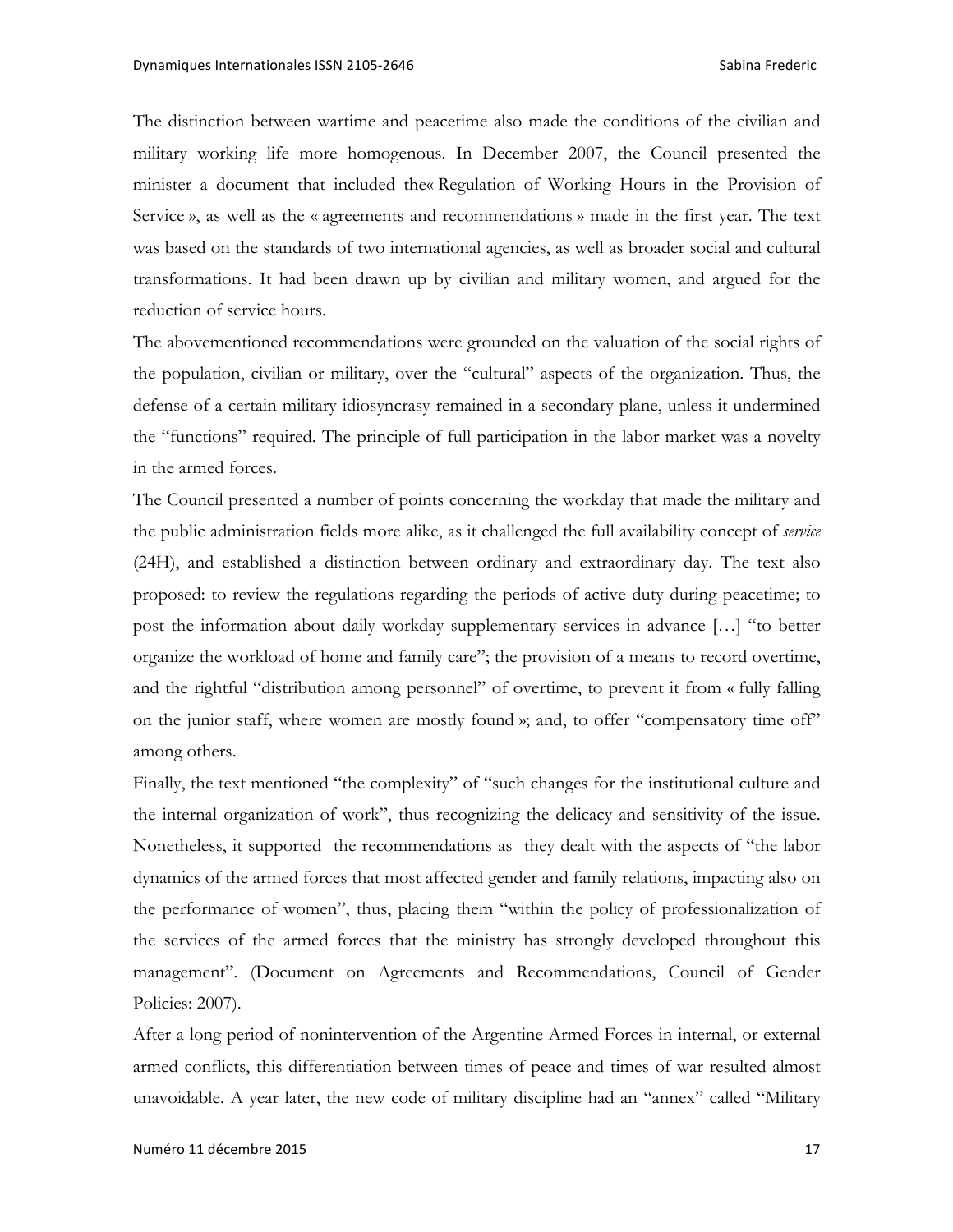Criminal Proceedings in Times of War and other Armed Conflicts", whereby war was considered an extraordinary time.

Although no resolution was adopted to regulate working hours, genuine progress was achieved. The institutional channels were restored, and the gender offices of each force, formed by female military staff and dependents on the directions of personnel of each force enabled the application of the principles of labor law, and of the broader field of human rights.

### *Changing the Context: Who Defines Abuse of Authority and Violence?*

In fact, the concept of command and authority, as well as the definition of the boundaries outside which it became excessive or abusive depended on whether the context of use was military or civilian. The complaints of abuse of authority and violence were received by the public servants in Defense, who classed them as "problematic", or "serious". As of 2006, the context of the definition had changed systematically from the military to the civilian field, and the ministry had taken on the task of determining what was abusive, or violent. The death of conscript soldier Omar Carrasco in a military unit in Neuquén in 1994 was still fresh in the public mind. It was automatically assumed that if a case ended up in the ministry, the military authorities had done little about it.

From the military women's viewpoint, the huge impact of many of the cases of abuse was due to the military authorities' failure to address them in time. Like their male comrades, many of the military women believed that treating the cases outside the channels of the military hierarchy undermined the nature of institutional relationships, governed by a different disciplinary system. . The allegations that "jumped the chain of command", directly into the minister's hands were seen as a threat to the hierarchy and authority of the military, causing harm to the institution, especially to the superior-subordinate relations.

The issue of the command relationship and abuse of authority changed significantly in 2008, when the field of competence was transferred to the armed forces from the Human Rights area of Defense. This transference, or increase in the levels of autonomy of the armed forces, carried out on the initiative of the Air Force Personnel Direction, led to the creation of the Centralized Office for Women, dependent on on the Personnel Direction. The purpose of the Office for Women was to become a "program of prevention, monitoring and response to complaints of discrimination, sexual, or workplace harassment, mistreatment and abuse of authority", engaging the bureaucratic structure of each force in the subject. Its functions,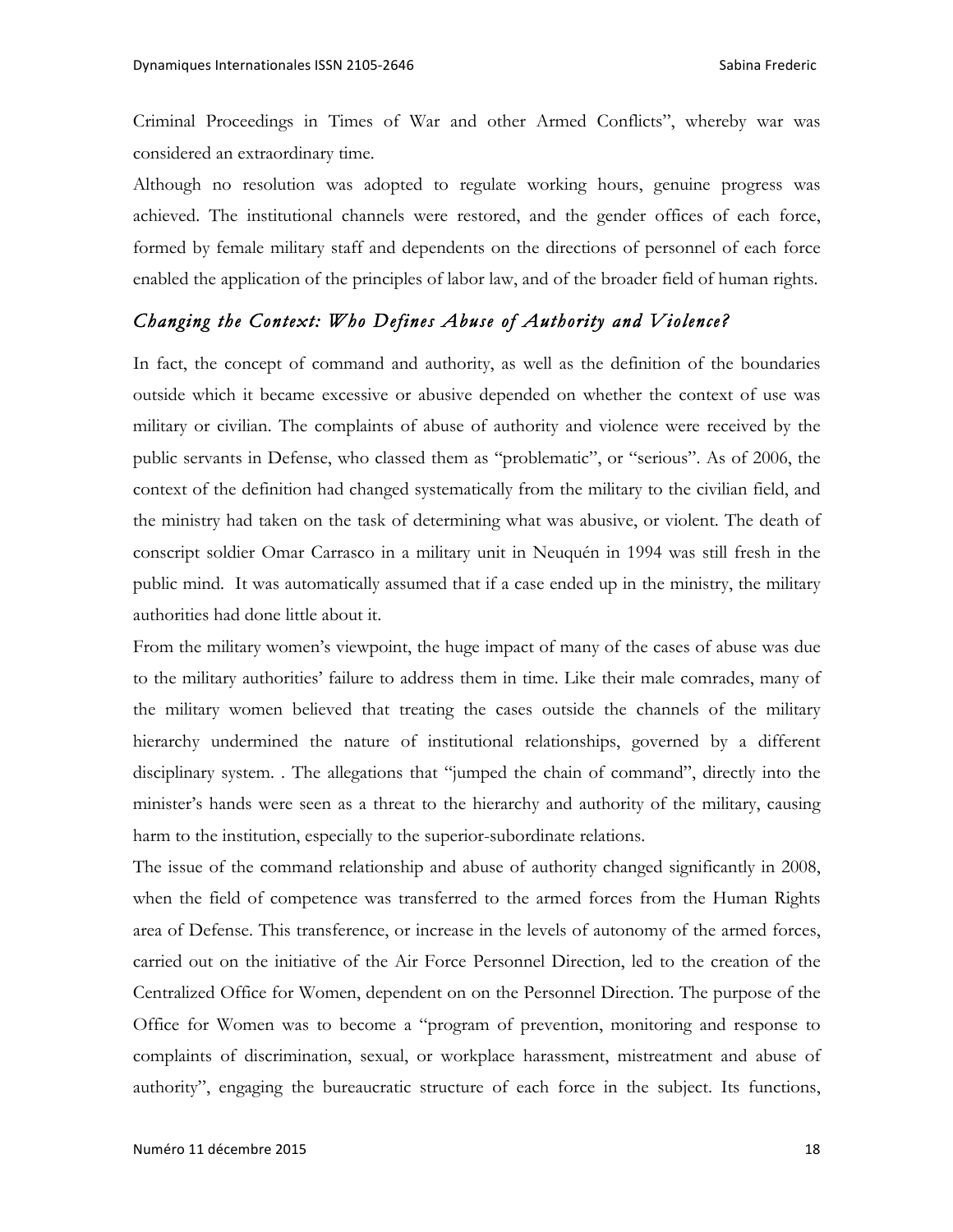initially established by the Office of the Air Force, were: 1. prevention/risk reduction; 2. reception of preliminary complaints; 3. attention of complainants; 4. provision of emotional and *liaison* support; 5. treatment and monitoring of the cases submitted; and 6. Provision of a hotline to offer advice on the submission requirements.

A ministerial resolution later mandated the Navy and the Army, generally reluctant to accept ministry interference in their personnel policies, to create their own offices of gender. The role of the Gender Office, now part of the organizational structure of each force, was to intervene in the first instance in all the situations of abuse, workplace harassment, or any form of arbitrariness to prevent the aggravation of the problem, in the absence of military authorities to deal with the situation.

The Human Rights area of Defense saw the need to approve specific working rules a system of operation for the gender offices, and to ensure the appropriate profile of the staff (lawyers and psychologists), $\degree$  and raised the issue in the Council. It was regulated under a ministerial resolution approved at the end of 2009. In the paper "The Gender Offices in the Armed Forces", three female officers discuss the significance of these tools in preserving what they call the "operational functions of the military institution":

It should be emphasized in turn that the ministerial regulation solves also the forms of access to the gender offices, and states that the interested party may appear in person, without going through the official channels, in which case the members of the offices must communicate and redirect the submission, as appropriate, all the while taking part in the proceedings. This aspect is important because it creates a mechanism to advance the treatment of the cases and consultations without affecting the chain of command specific to the operational functions of the institution. Finally, this legislation also seeks to ensure the confidentiality of the information. (Perdomo, Zicre and Sotelo, 2010).

The emphasis is on finding answers to the identified problems in the framework of the "operational functions of the military institution", according to the capacity of each of the forces, transferring the field of competence from the civilian to the military sphere, to preserve the relationship of military command and leadership.

<sup>9</sup> When in February 2009 I formally assumed as Under-Secretary of Education, the then current Director of Gender of the Ministry of Defense became, by decision of the Minister, the coordinator of the Council of Gender Policies.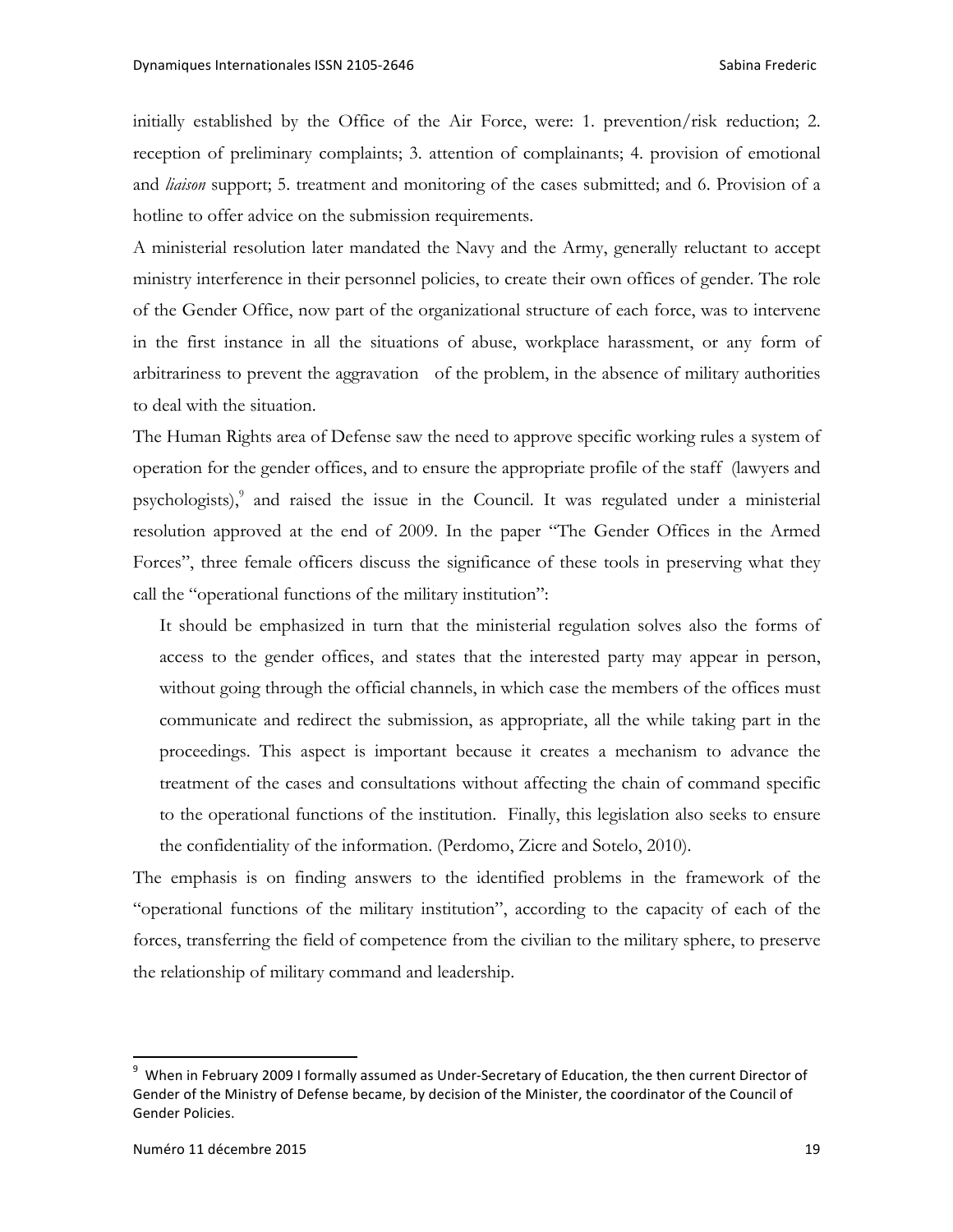However, the sacrificial logic, and its inextricable connection to the function of military leadership and command made the institution an "effective mechanism for producing personal problems", that were, in turn, necessary for the exercise of command to exist in the awareness and "containment" of these problems. To disable this sort of vicious mechanism and work towards a professional objective associated to functions and the effective discharge of duties was not easy. In fact, the work overload, which the military tried to justify with the value of "personal sacrifice", caused many of the gender issues. The care and support of the junior staff was one of the functions of leadership, and without this space of attention and containment of the junior personnel, one of the areas where leadership and command were exercised ceased to exist. With the gender offices, the military authorities would try to prove that they could correct the mistakes of the past, and restore the chain of command, dealing with the complaints of violence and abuse in the first instance.

#### **Conclusions**

The gender policies introduced by the ministry -the Council- or in collaboration with the armed forces -the gender offices- propelled the military women and the women from the areas of human rights, labor law and feminism to orientate the sense of the military service towards a more professional *niche*, determining the nature of the measures, the policies and the gender approach. The integration of the military women in the present, set about by the transformations of the domestic life, challenged the traditional order that subsumed the family and private life under the professional life –like the absolute and self-sacrificial character of the service in times of peace. Moreover, the abovementioned women promoted the creation of an area within the armed forces for gender issues, putting the competence back in in the hands of the military institution.

Indeed, the debate and the proposals showed that military women not only defended their professional competence and the effort made to get where they were, but also insisted on their right to adapt those values and rights themselves –the gender perspective.

Thus, the idea of integration that the military men held, and evoked whenever they narrated how they had modified the infrastructure available to accommodate women, was challenged. Concepts from the field of labor law, human rights and feminism permitted the identification of the cores concepts of patriarchal valuation that privileged those who exercised them at the expense of the men and women promoting different approaches. The space for debate created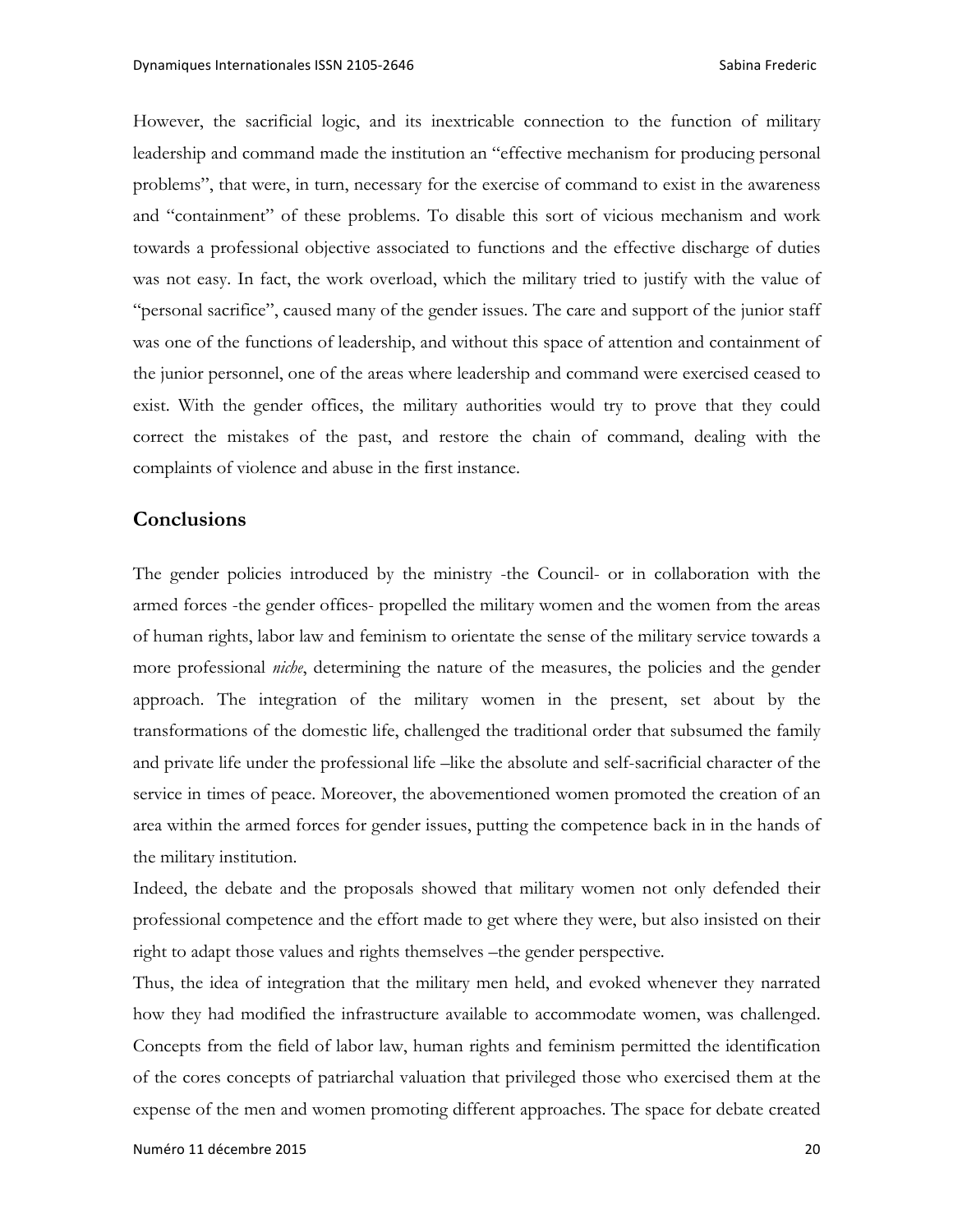by the Council gave the military women access to this new insights, and contributed to the comprehension of the obligations and responsibilities these awareness engendered.

As we have mentioned, Dandeker argument (2003) about how the demands of the military function are only defined objectively through the values of the leaders of the institution can also be applied here. As never before, the debate on the rights and duties of the military women that took place in Argentina at the beginning of this century subjected certain military values and standards to public criticism, increasing the « permeability » of the female military to a universe of socially available values. Consequently, the idea of a military profession no longer encompassing the private and domestic life gained strength among the military women, and also, through them, among the military men. However, the main issue was the fact that military command and leadership remained attached to the logic of sacrifice, fuelling problems and situations that in turn needed the attention and the care of the officers. The civilianization of the military profession was, therefore, one of the trends, among other. Because of the particular form that the democratization of the Argentine Armed Forces took, for some of the senior officers the question was how to change that sense of the military command attached to this sacrificial logic, manufacturer of problems that required the attention and guidance of the superior officers. $10$ 

#### **Bibliographical references**

BÖENE, Bernard, « La professionnalisation des armées: contexte et raisons, impact fonctionnel et sociopolitique », *Revue Française de Sociologie*, 44(4): 2003, pp. 647-693.

BOLTANSKI, Luc and Laurente THÉVENOT, *De la Justification. Les économies de la grandeur*. Pris, Gallimard, 1991.

DANDEKER, Christopher, « 'Femmes Combattantes': Problèmes et perspectives de l'intégration des femmes dans le armée britannique. » *Revue Française de Sociologie*, 44(4): 2003, pp.735–58.

DANDEKER, Christopher and Mady W. SEGAL, « Gender Integration in Armed Forces: Recent Policy Developments in the United Kingdom », en *Armed Forces & Society*, vol. 23, núm. 1, 1996, pp. 29-47.

 $^{10}$  I appreciate an anonymous reviewer for the valuable contributions and recommendations to a previous version of this article.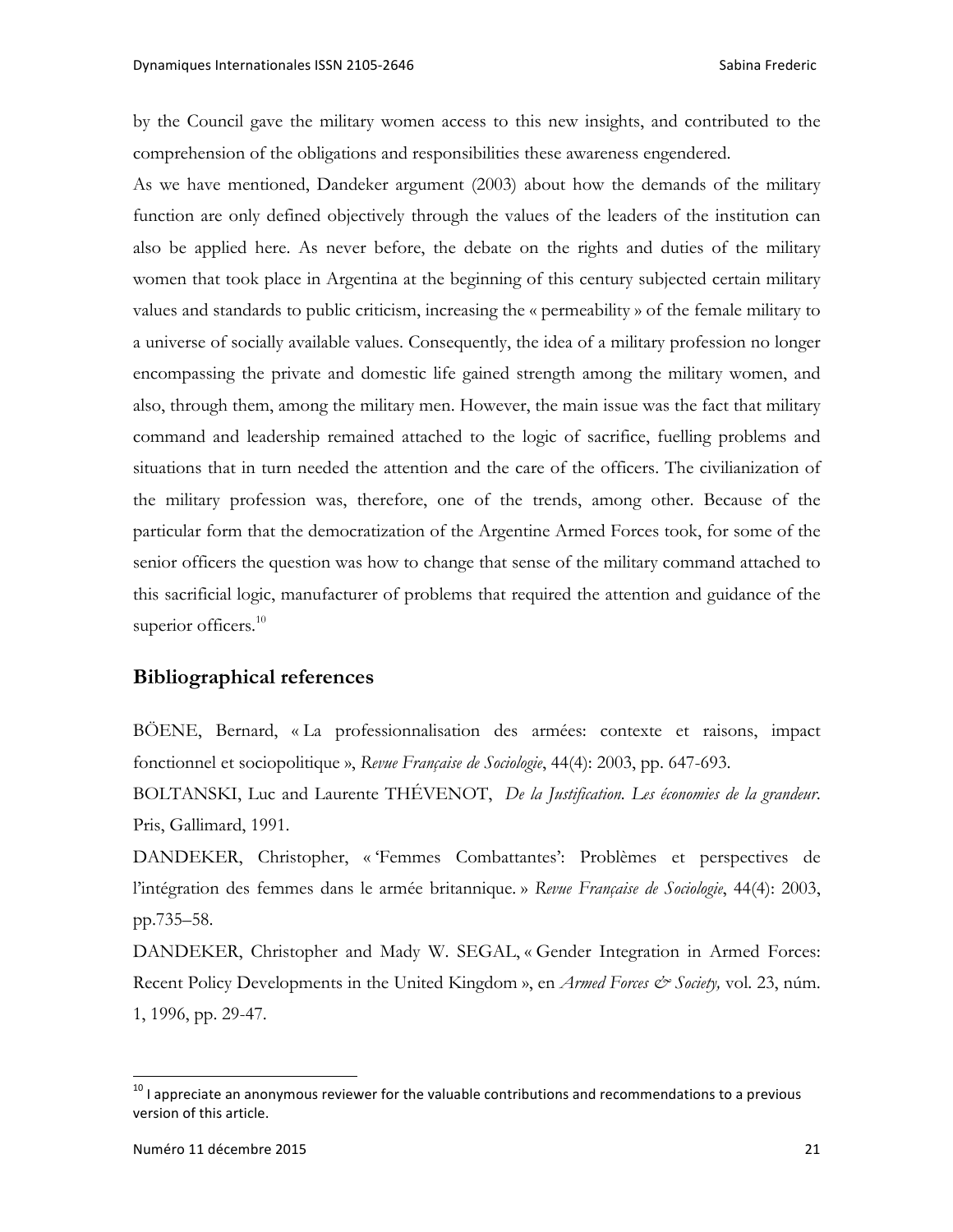FLANDRIN, Jean-Lous, *Familles: parenté, maison, sexualité dans l'ancienne société*, París, Hachette, 1976.

FREDERIC, Sabina, *Las Trampas del Pasado: Las Fuerzas Armadas y su Integración al Estado Democrático en Argentina.* Buenos Aires: Fondo de Cultura Económica, 2013.

FREDERIC, Sabina y Laura MASSON, "Profession and the military family in the Argentine Armed Forces: Generational differences and socio-cultural changes", in: Moelker, René, Manon Andres, Gary Bowen and Philippe Manigart, *Military Families and War in the 21<sup>st</sup> Century*. *Comparative perspectives*, New York: Routledge, 2015, pp. 73-83.

HARRELL, Margaret and Laura MILLER, « New Opportunities for Military Women. Effects Upon Readiness, Cohesion, and Morale », *Rand Monograph Report*, Rand Corporation, 1997, http://www.rand.org/pubs/monograph\_reports/MR896.html

JELIN, Elizabeth, "Gender and the Family in Public Policy: A Comparative View of Argentina and Sweden", In Naila Kabeer y Agneta Stark (with Edda Magnus) (eds.), *Global Perspectives on Gender Equality: Reversing the Gaze,* Nueva York y Londres, Routledge/EGDI, 2008.

JELIN, Elizabeth, *Pan y Afectos. La Transformación de las Familias,* Buenos Aires: Fondo de Cultura Económica, 2010.

MOELKER, René, Manon ANDRES, Gary BOWEN and Philippe MANIGART, "Introduction", in: Moelker, René, Manon Andres, Gary Bowen and Philippe Manigart, *Military Families and War in the 21<sup>st</sup> Century. Comparative perspectives, New York: Routledge, 2015,* pp.3-21.

MOSKOS, Charles, "From Institution to Occupation", *Armed Foreces and Society,* 4 (1):41-50, 1977

MOSKOS, Charles, John. A. WILLIAMS and David. R. SEGAL (eds), *The Postmodern Military. Armed Forces after the Cold War*. New York: Oxford University Press, 2000.

PERDOMO, Luz, María Adelaida ZICRE and Elizabeth SOTELO, « Las Oficinas de Género en las Fuerzas Armadas », en AAVV, *Género y Fuerzas Armadas: algunos análisis teóricos y prácticos,* Buenos Aires, Ministerio de Defensa de la República Argentina-Friedrich Ebert Stiftung, 2010, pp.164-172.

SEGAL, Mady W., « Women's Military Roles Cross-Nationally: Past, Present and Future », en *Gender and Society,* vol. 9, núm. 6, 1995, pp. 757-775.